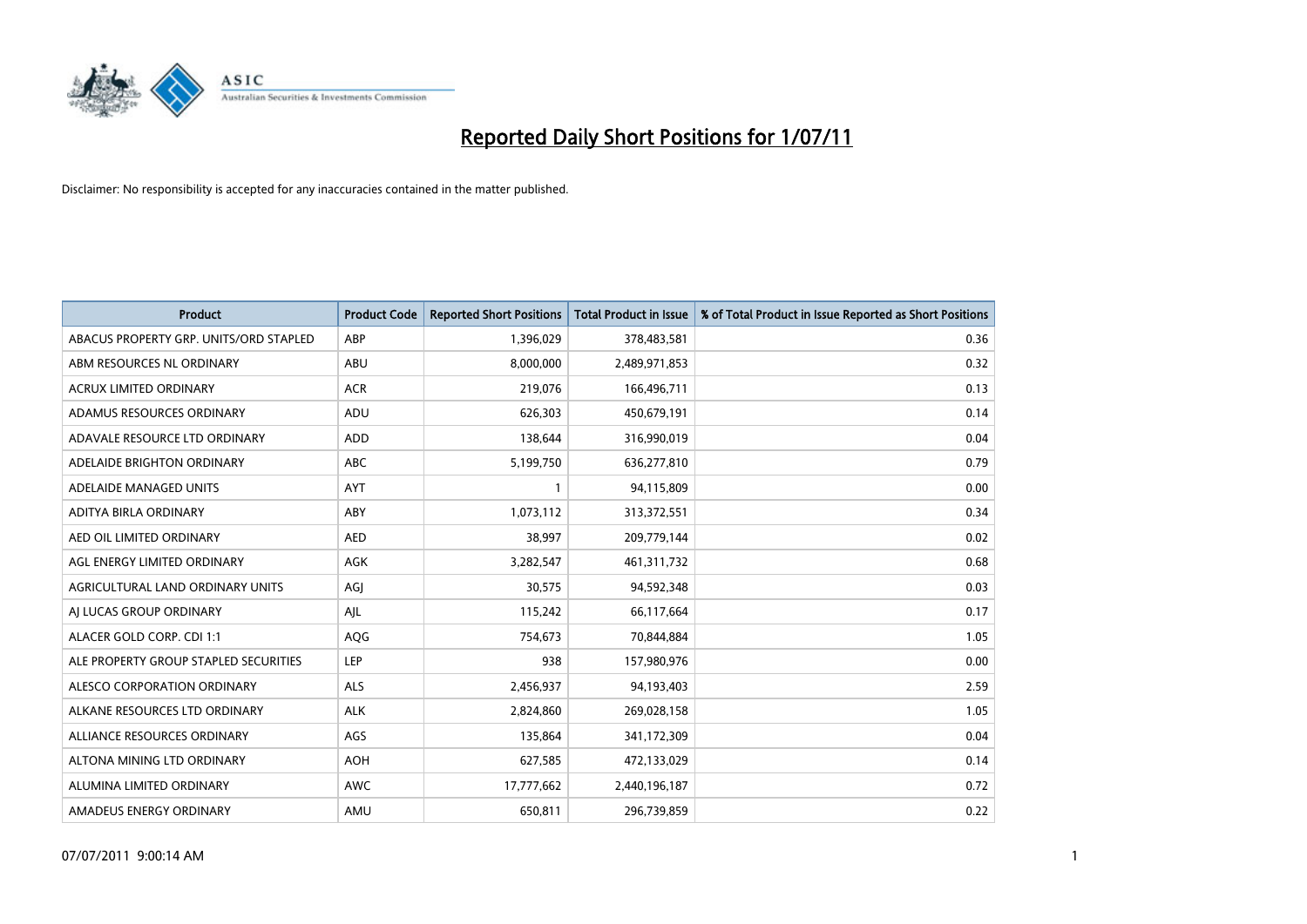

| <b>Product</b>                          | <b>Product Code</b> | <b>Reported Short Positions</b> | Total Product in Issue | % of Total Product in Issue Reported as Short Positions |
|-----------------------------------------|---------------------|---------------------------------|------------------------|---------------------------------------------------------|
| AMALGAMATED HOLDINGS ORDINARY           | AHD                 | 18,837                          | 157,471,848            | 0.01                                                    |
| AMCOR LIMITED ORDINARY                  | <b>AMC</b>          | 8,780,334                       | 1,227,441,619          | 0.69                                                    |
| AMP LIMITED ORDINARY                    | AMP                 | 9,698,070                       | 2,811,693,913          | 0.32                                                    |
| AMPELLA MINING ORDINARY                 | <b>AMX</b>          | 736,872                         | 204,885,108            | 0.37                                                    |
| ANSELL LIMITED ORDINARY                 | <b>ANN</b>          | 2,543,835                       | 133,011,550            | 1.92                                                    |
| ANTARES ENERGY LTD ORDINARY             | <b>AZZ</b>          | 225,921                         | 273,000,000            | 0.09                                                    |
| ANZ BANKING GRP LTD ORDINARY            | ANZ                 | 10,551,747                      | 2,597,234,880          | 0.37                                                    |
| APA GROUP STAPLED SECURITIES            | <b>APA</b>          | 3,646,550                       | 634,116,029            | 0.57                                                    |
| APEX MINERALS NL ORDINARY               | <b>AXM</b>          | 986,249                         | 5,550,243,713          | 0.02                                                    |
| APN EUROPEAN RETAIL UNITS STAPLED SEC.  | <b>AEZ</b>          | 11,832                          | 544,910,660            | 0.00                                                    |
| APN NEWS & MEDIA ORDINARY               | <b>APN</b>          | 20,216,202                      | 618,568,292            | 3.27                                                    |
| AQUARIUS PLATINUM. ORDINARY             | <b>AOP</b>          | 2,651,326                       | 470,167,206            | 0.56                                                    |
| AQUILA RESOURCES ORDINARY               | <b>AQA</b>          | 4,479,617                       | 374,368,499            | 1.20                                                    |
| ARAFURA RESOURCE LTD ORDINARY           | <b>ARU</b>          | 6,067,939                       | 367,980,342            | 1.65                                                    |
| ARB CORPORATION ORDINARY                | <b>ARP</b>          | 8,442                           | 72,481,302             | 0.01                                                    |
| ARDENT LEISURE GROUP STAPLED SECURITIES | AAD                 | 680,046                         | 318,147,978            | 0.21                                                    |
| ARISTOCRAT LEISURE ORDINARY             | <b>ALL</b>          | 21,583,490                      | 536,480,307            | 3.98                                                    |
| ASCIANO LIMITED ORDINARY                | <b>AIO</b>          | 22,090,140                      | 2,926,103,883          | 0.76                                                    |
| ASG GROUP LIMITED ORDINARY              | <b>ASZ</b>          | 104,164                         | 169,117,796            | 0.06                                                    |
| ASPEN GROUP ORD/UNITS STAPLED           | <b>APZ</b>          | 1,107,763                       | 579,826,041            | 0.19                                                    |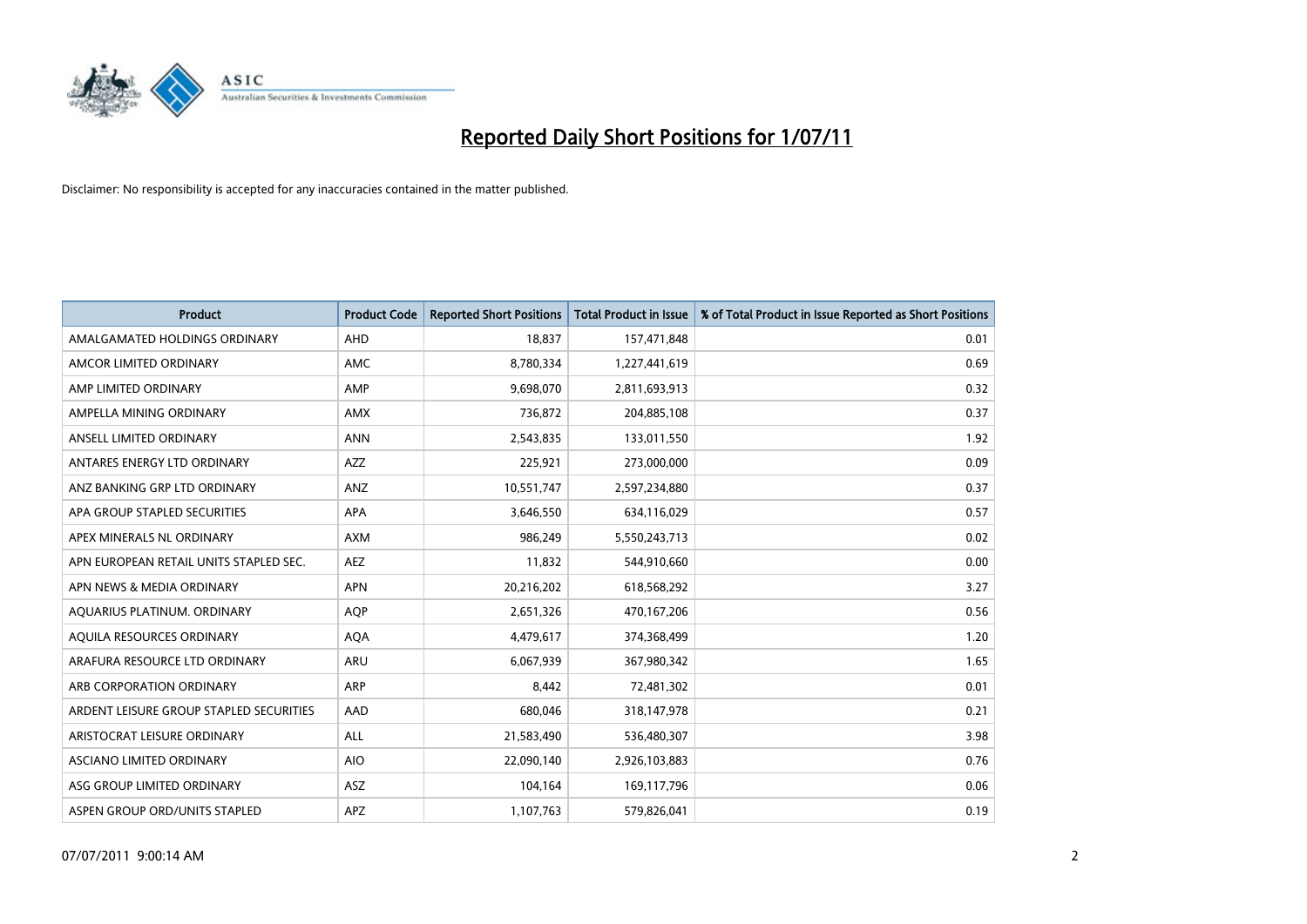

| <b>Product</b>                          | <b>Product Code</b> | <b>Reported Short Positions</b> | <b>Total Product in Issue</b> | % of Total Product in Issue Reported as Short Positions |
|-----------------------------------------|---------------------|---------------------------------|-------------------------------|---------------------------------------------------------|
| ASPIRE MINING LTD ORDINARY              | <b>AKM</b>          | 269,475                         | 539,971,483                   | 0.05                                                    |
| ASTON RES LTD ORDINARY                  | <b>AZT</b>          | 710,936                         | 204,527,604                   | 0.35                                                    |
| ASTRO JAP PROP GROUP STAPLED SECURITIES | AJA                 | 24,283                          | 58,445,002                    | 0.05                                                    |
| ASX LIMITED ORDINARY                    | ASX                 | 1,362,683                       | 175,136,729                   | 0.76                                                    |
| ATLANTIC LIMITED ORDINARY               | ATI                 | 23,569                          | 113,601,916                   | 0.02                                                    |
| ATLAS IRON LIMITED ORDINARY             | <b>AGO</b>          | 9,178,986                       | 825,891,142                   | 1.10                                                    |
| AUCKLAND INTERNATION ORDINARY           | <b>AIA</b>          | 101,680                         | 1,322,564,489                 | 0.01                                                    |
| AURORA OIL & GAS ORDINARY               | <b>AUT</b>          | 7,195,864                       | 409,865,343                   | 1.75                                                    |
| AUSDRILL LIMITED ORDINARY               | ASL                 | 832,826                         | 301,452,517                   | 0.27                                                    |
| AUSENCO LIMITED ORDINARY                | AAX                 | 2,303,741                       | 122,987,022                   | 1.89                                                    |
| <b>AUSTAL LIMITED ORDINARY</b>          | ASB                 | 263,691                         | 188,069,638                   | 0.13                                                    |
| AUSTAR UNITED ORDINARY                  | <b>AUN</b>          | 1,522,596                       | 1,271,505,737                 | 0.12                                                    |
| AUSTBROKERS HOLDINGS ORDINARY           | <b>AUB</b>          | 1,892                           | 54,658,736                    | 0.00                                                    |
| AUSTIN ENGINEERING ORDINARY             | ANG                 | 53,455                          | 71,864,403                    | 0.06                                                    |
| <b>AUSTRALAND ASSETS ASSETS</b>         | AAZPB               | 1,168                           | 2,750,000                     | 0.04                                                    |
| AUSTRALAND PROPERTY STAPLED SECURITY    | <b>ALZ</b>          | 790,900                         | 576,846,597                   | 0.14                                                    |
| AUSTRALIAN AGRICULT, ORDINARY           | AAC                 | 1,396,078                       | 311,968,824                   | 0.44                                                    |
| AUSTRALIAN EDUCATION UNITS              | <b>AEU</b>          | 625,000                         | 175,465,397                   | 0.36                                                    |
| AUSTRALIAN INFRASTR. UNITS/ORDINARY     | <b>AIX</b>          | 1,757,513                       | 620,733,944                   | 0.27                                                    |
| AUSTRALIAN MINES LTD ORDINARY           | <b>AUZ</b>          | 1,400,000                       | 576,910,315                   | 0.24                                                    |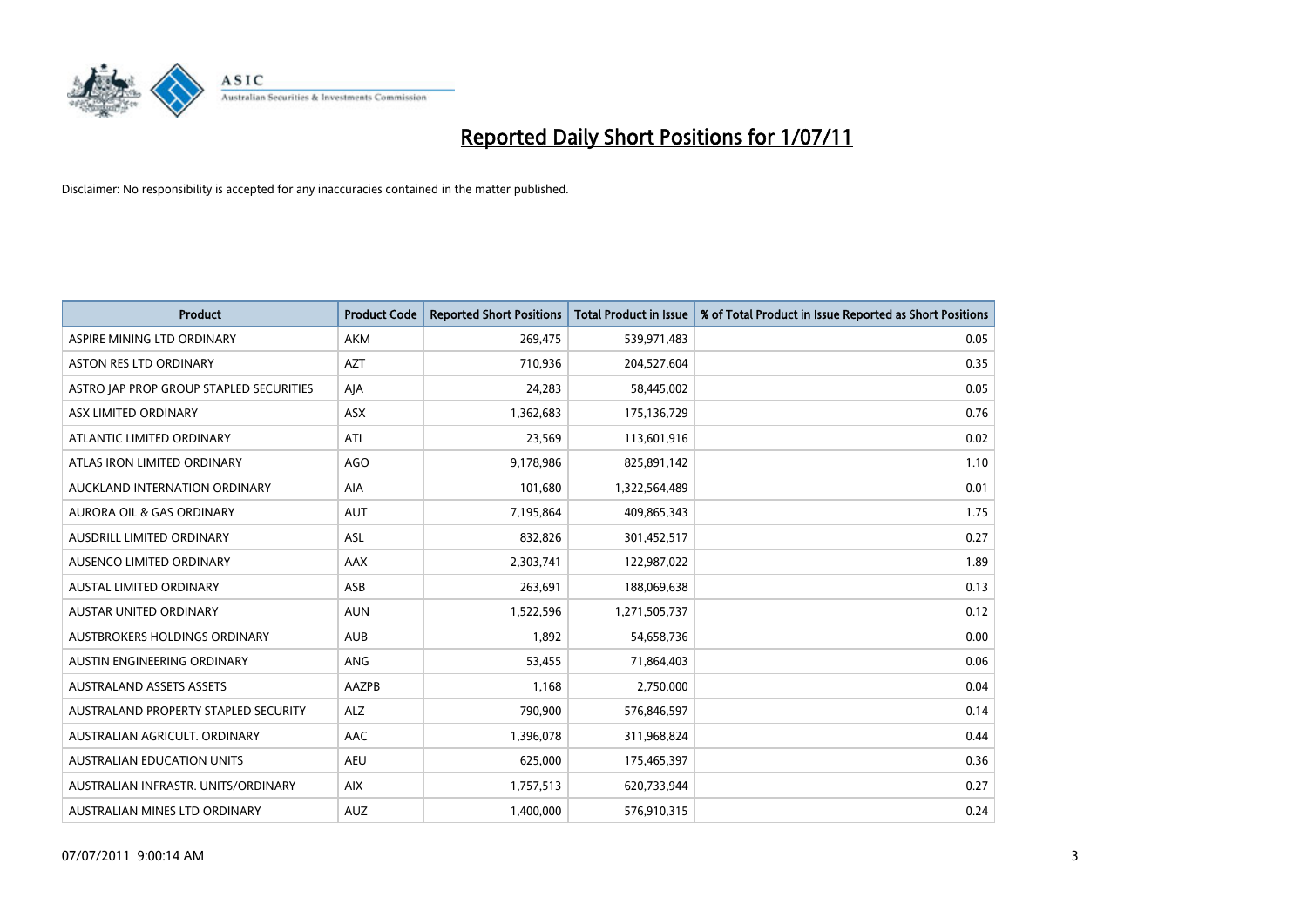

| <b>Product</b>                       | <b>Product Code</b> | <b>Reported Short Positions</b> | <b>Total Product in Issue</b> | % of Total Product in Issue Reported as Short Positions |
|--------------------------------------|---------------------|---------------------------------|-------------------------------|---------------------------------------------------------|
| AUSTRALIAN PHARM, ORDINARY           | API                 | 830.904                         | 488,115,883                   | 0.16                                                    |
| AUTOMOTIVE HOLDINGS ORDINARY         | <b>AHE</b>          | 129,666                         | 260,345,713                   | 0.05                                                    |
| AVEXA LIMITED ORDINARY               | <b>AVX</b>          | 243,657                         | 847,688,779                   | 0.03                                                    |
| AWE LIMITED ORDINARY                 | <b>AWE</b>          | 2,900,562                       | 521,871,941                   | 0.56                                                    |
| AZUMAH RESOURCES ORDINARY            | <b>AZM</b>          | 327,486                         | 281,650,355                   | 0.12                                                    |
| <b>BANDANNA ENERGY ORDINARY</b>      | <b>BND</b>          | 1,556,725                       | 427,175,482                   | 0.36                                                    |
| BANK OF QUEENSLAND. ORDINARY         | <b>BOO</b>          | 4,151,546                       | 225,369,547                   | 1.86                                                    |
| <b>BANNERMAN RESOURCES ORDINARY</b>  | <b>BMN</b>          | 617.591                         | 234,435,934                   | 0.26                                                    |
| <b>BASE RES LIMITED ORDINARY</b>     | <b>BSE</b>          | 318,786                         | 165,341,114                   | 0.20                                                    |
| <b>BATHURST RESOURCES ORDINARY</b>   | <b>BTU</b>          | 4,456,118                       | 667,807,997                   | 0.67                                                    |
| <b>BAUXITE RESOURCE LTD ORDINARY</b> | <b>BAU</b>          | 111,797                         | 235,379,896                   | 0.05                                                    |
| <b>BC IRON LIMITED ORDINARY</b>      | <b>BCI</b>          | 177,442                         | 94,381,000                    | 0.19                                                    |
| BEACH ENERGY LIMITED ORDINARY        | <b>BPT</b>          | 6,729,231                       | 1,103,127,711                 | 0.60                                                    |
| BEADELL RESOURCE LTD ORDINARY        | <b>BDR</b>          | 4,882,708                       | 622,372,828                   | 0.77                                                    |
| BENDIGO AND ADELAIDE ORDINARY        | <b>BEN</b>          | 6,427,443                       | 360,282,697                   | 1.77                                                    |
| BERKELEY RESOURCES ORDINARY          | <b>BKY</b>          | 781,086                         | 174,298,273                   | 0.43                                                    |
| BETASHARES ASX RES ETF UNITS         | <b>ORE</b>          | 158,220                         | 4,519,432                     | 3.50                                                    |
| <b>BHP BILLITON LIMITED ORDINARY</b> | <b>BHP</b>          | 44,360,165                      | 3,209,181,688                 | 1.37                                                    |
| <b>BILLABONG ORDINARY</b>            | <b>BBG</b>          | 13,952,171                      | 254,037,587                   | 5.51                                                    |
| <b>BIOTA HOLDINGS ORDINARY</b>       | <b>BTA</b>          | 2,265,949                       | 181,417,556                   | 1.24                                                    |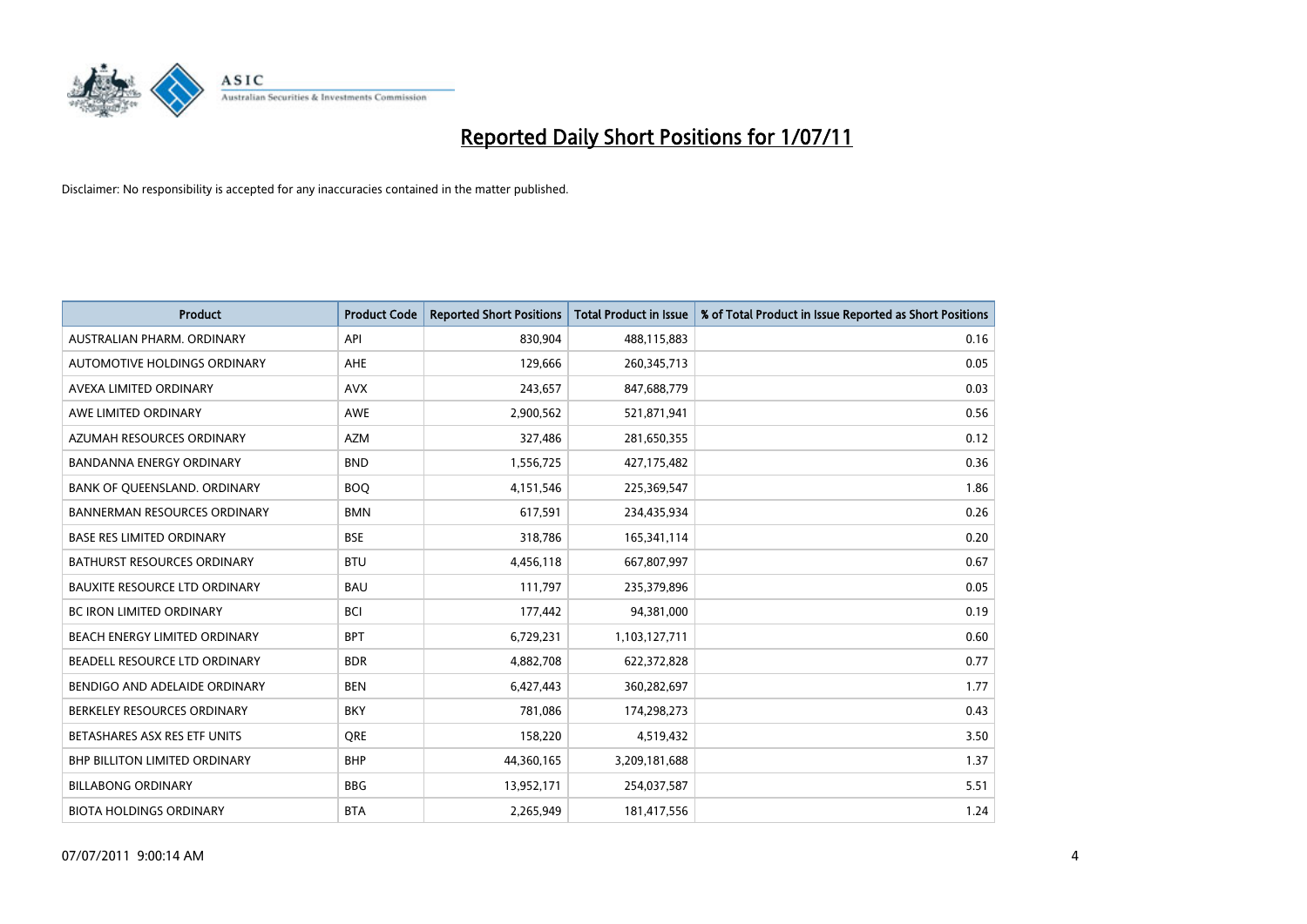

| <b>Product</b>                       | <b>Product Code</b> | <b>Reported Short Positions</b> | <b>Total Product in Issue</b> | % of Total Product in Issue Reported as Short Positions |
|--------------------------------------|---------------------|---------------------------------|-------------------------------|---------------------------------------------------------|
| <b>BISALLOY STEEL ORDINARY</b>       | <b>BIS</b>          | 84.480                          | 216,455,965                   | 0.04                                                    |
| BKI INVESTMENT LTD ORDINARY          | BKI                 | 508                             | 422,863,407                   | 0.00                                                    |
| <b>BLACKMORES LIMITED ORDINARY</b>   | <b>BKL</b>          | 9.800                           | 16,744,292                    | 0.06                                                    |
| <b>BLACKTHORN RESOURCES ORDINARY</b> | <b>BTR</b>          | 35,848                          | 122,918,000                   | 0.03                                                    |
| <b>BLUESCOPE STEEL LTD ORDINARY</b>  | <b>BSL</b>          | 41,027,105                      | 1,842,207,385                 | 2.20                                                    |
| <b>BOART LONGYEAR ORDINARY</b>       | <b>BLY</b>          | 6,689,663                       | 461,163,412                   | 1.45                                                    |
| <b>BOOM LOGISTICS ORDINARY</b>       | <b>BOL</b>          | 632,431                         | 461,500,712                   | 0.13                                                    |
| BORAL LIMITED. ORDINARY              | <b>BLD</b>          | 31,049,730                      | 729,925,990                   | 4.25                                                    |
| BOTSWANA METALS LTD ORDINARY         | <b>BML</b>          | 7.000                           | 143,717,013                   | 0.00                                                    |
| <b>BOW ENERGY LIMITED ORDINARY</b>   | <b>BOW</b>          | 7,703,766                       | 349,517,229                   | 2.19                                                    |
| <b>BRADKEN LIMITED ORDINARY</b>      | <b>BKN</b>          | 1,495,805                       | 161,532,428                   | 0.96                                                    |
| <b>BRAMBLES LIMITED ORDINARY</b>     | <b>BXB</b>          | 17,252,092                      | 1,479,367,454                 | 1.14                                                    |
| BREVILLE GROUP LTD ORDINARY          | <b>BRG</b>          | 2,739                           | 129,995,322                   | 0.00                                                    |
| <b>BRICKWORKS LIMITED ORDINARY</b>   | <b>BKW</b>          | 16,605                          | 147,567,333                   | 0.01                                                    |
| <b>BROCKMAN RESOURCES ORDINARY</b>   | <b>BRM</b>          | 78.044                          | 144,803,151                   | 0.06                                                    |
| BT INVESTMENT MNGMNT ORDINARY        | <b>BTT</b>          | 554,894                         | 160,000,000                   | 0.35                                                    |
| <b>BURU ENERGY ORDINARY</b>          | <b>BRU</b>          | 5,533,251                       | 182,840,549                   | 3.03                                                    |
| <b>BWP TRUST ORDINARY UNITS</b>      | <b>BWP</b>          | 1,442,797                       | 520,012,793                   | 0.28                                                    |
| CABCHARGE AUSTRALIA ORDINARY         | CAB                 | 814,174                         | 120,437,014                   | 0.65                                                    |
| CALTEX AUSTRALIA ORDINARY            | <b>CTX</b>          | 5,847,721                       | 270,000,000                   | 2.15                                                    |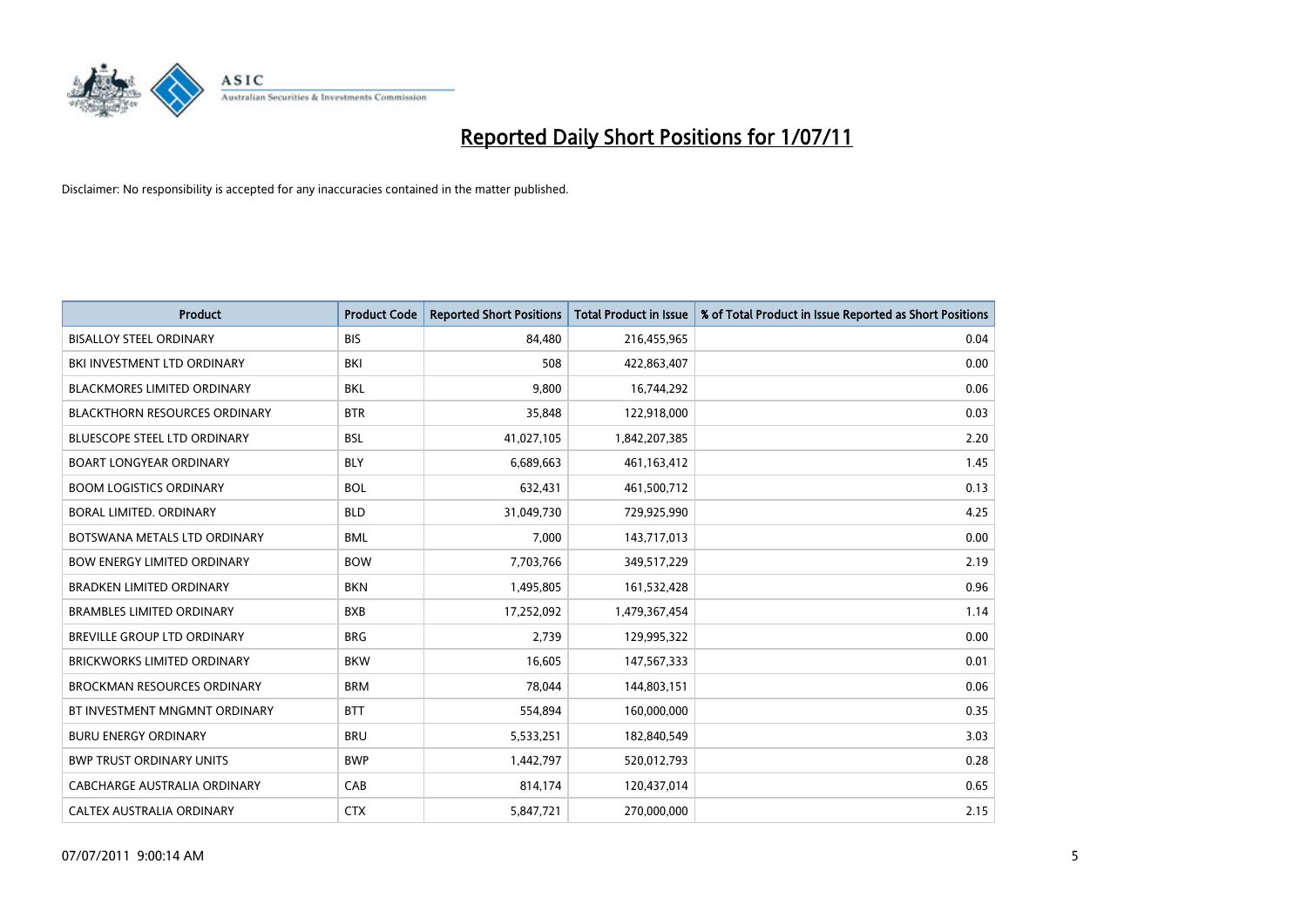

| <b>Product</b>                                | <b>Product Code</b> | <b>Reported Short Positions</b> | <b>Total Product in Issue</b> | % of Total Product in Issue Reported as Short Positions |
|-----------------------------------------------|---------------------|---------------------------------|-------------------------------|---------------------------------------------------------|
| <b>CAMPBELL BROTHERS ORDINARY</b>             | CPB                 | 82,287                          | 67,503,411                    | 0.10                                                    |
| CAPE LAMBERT RES LTD ORDINARY                 | <b>CFE</b>          | 1,440,038                       | 626,299,603                   | 0.22                                                    |
| <b>CARBON ENERGY ORDINARY</b>                 | <b>CNX</b>          | 1,781,206                       | 698,517,858                   | 0.24                                                    |
| CARDNO LIMITED ORDINARY                       | CDD                 | 5,430                           | 107,405,725                   | 0.00                                                    |
| CARNARVON PETROLEUM ORDINARY                  | <b>CVN</b>          | 2,848,211                       | 687,820,634                   | 0.40                                                    |
| <b>CARNEGIE WAVE ENERGY ORDINARY</b>          | <b>CWE</b>          | 83,000                          | 899,087,627                   | 0.01                                                    |
| <b>CARPATHIAN RESOURCES ORDINARY</b>          | <b>CPN</b>          | 75.000                          | 265,533,501                   | 0.03                                                    |
| CARPENTARIA EXP. LTD ORDINARY                 | CAP                 | 9,777                           | 98,741,301                    | 0.01                                                    |
| CARSALES.COM LTD ORDINARY                     | <b>CRZ</b>          | 10,082,780                      | 234,350,300                   | 4.31                                                    |
| CASH CONVERTERS ORD/DIV ACCESS                | CCV                 | 68,191                          | 379,761,025                   | 0.01                                                    |
| <b>CASPIAN OIL &amp; GAS ORDINARY</b>         | <b>CIG</b>          | 50,000                          | 1,331,500,513                 | 0.00                                                    |
| CATALPA RESOURCES ORDINARY                    | CAH                 | 184,464                         | 178,031,701                   | 0.09                                                    |
| <b>CEC GROUP LIMITED ORDINARY</b>             | <b>CEG</b>          | 1,750                           | 79,662,662                    | 0.00                                                    |
| <b>CELLNET GROUP ORDINARY</b>                 | <b>CLT</b>          | 1,342                           | 61,286,754                    | 0.00                                                    |
| CENTRAL PETROLEUM ORDINARY                    | <b>CTP</b>          | 11,455                          | 982,298,842                   | 0.00                                                    |
| CENTRO PROPERTIES UNITS/ORD STAPLED           | <b>CNP</b>          | 6,692                           | 972,414,514                   | 0.00                                                    |
| <b>CENTRO RETAIL GROUP STAPLED SECURITIES</b> | <b>CER</b>          | 1,657,256                       | 2,286,399,424                 | 0.07                                                    |
| CERAMIC FUEL CELLS ORDINARY                   | CFU                 | 1,167,073                       | 1,201,353,566                 | 0.09                                                    |
| <b>CERRO RESOURCES NL ORDINARY</b>            | <b>CIO</b>          | 78,372                          | 748,268,606                   | 0.01                                                    |
| <b>CFS RETAIL PROPERTY UNITS</b>              | <b>CFX</b>          | 53,379,923                      | 2,839,591,911                 | 1.86                                                    |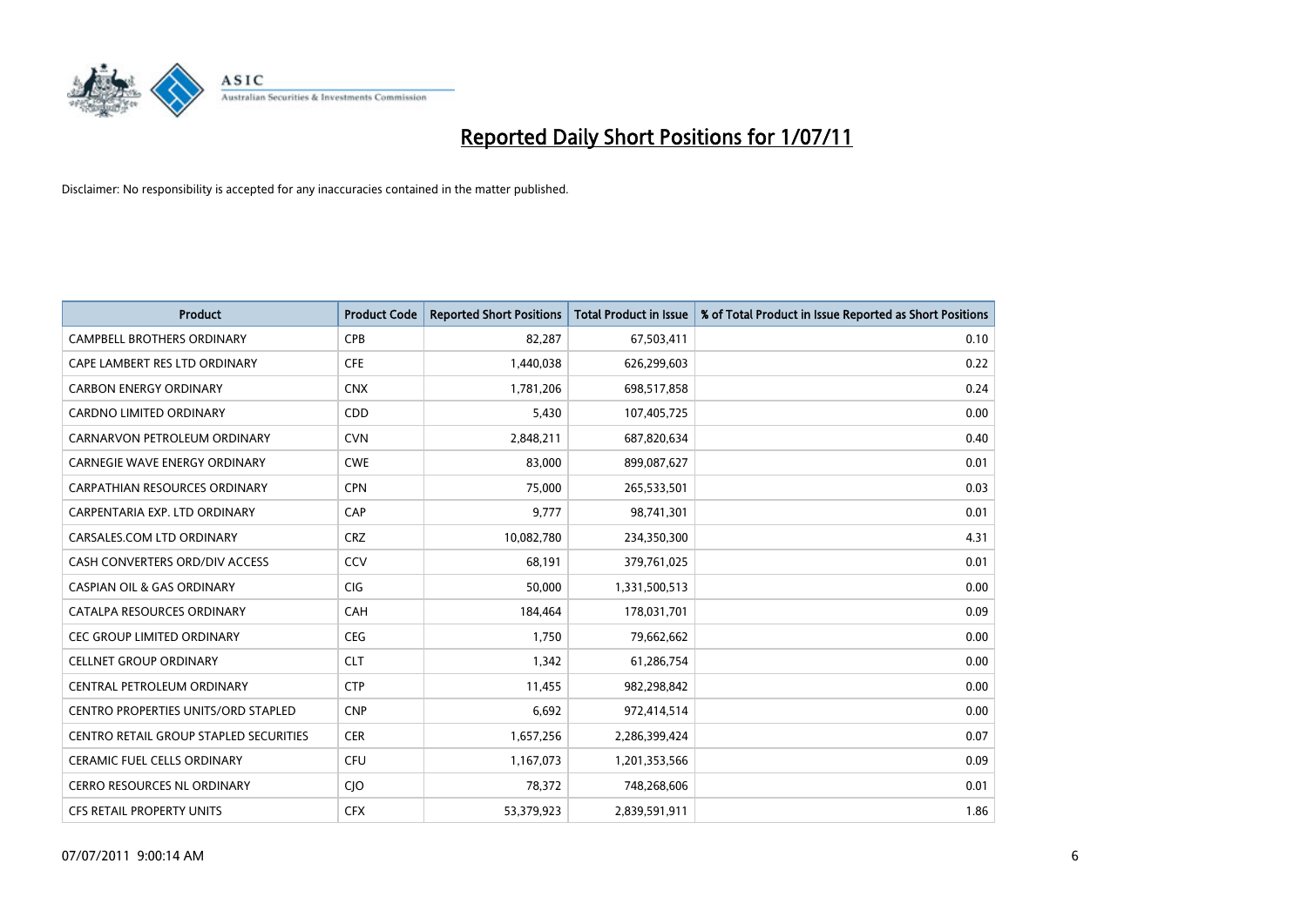

| <b>Product</b>                           | <b>Product Code</b> | <b>Reported Short Positions</b> | Total Product in Issue | % of Total Product in Issue Reported as Short Positions |
|------------------------------------------|---------------------|---------------------------------|------------------------|---------------------------------------------------------|
| <b>CGA MINING LIMITED ORDINARY</b>       | <b>CGX</b>          | 176,479                         | 333,265,726            | 0.05                                                    |
| CHALLENGER DIV.PRO. STAPLED UNITS        | <b>CDI</b>          | 121,587                         | 908,316,513            | 0.01                                                    |
| <b>CHALLENGER INFRAST, STAPLED UNITS</b> | <b>CIF</b>          | 8,204                           | 316,223,785            | 0.00                                                    |
| CHALLENGER LIMITED ORDINARY              | <b>CGF</b>          | 6,872,133                       | 498,608,162            | 1.36                                                    |
| CHANDLER MACLEOD LTD ORDINARY            | <b>CMG</b>          | 11,970                          | 463,971,344            | 0.00                                                    |
| CHARTER HALL GROUP STAPLED US PROHIBIT.  | <b>CHC</b>          | 1,140,526                       | 306,341,814            | 0.38                                                    |
| <b>CHARTER HALL OFFICE UNIT</b>          | COO                 | 17,419,449                      | 493,319,730            | 3.52                                                    |
| <b>CHARTER HALL RETAIL UNITS</b>         | <b>CQR</b>          | 329,322                         | 305,200,723            | 0.09                                                    |
| CHEMGENEX PHARMACEUT ORDINARY            | <b>CXS</b>          | 2,225                           | 313,558,870            | 0.00                                                    |
| CITIGOLD CORP LTD ORDINARY               | <b>CTO</b>          | 2,059,217                       | 1,105,078,301          | 0.18                                                    |
| CLARIUS GRP LTD ORDINARY                 | <b>CND</b>          | 192,612                         | 88,161,315             | 0.22                                                    |
| <b>CLEAN SEAS TUNA ORDINARY</b>          | <b>CSS</b>          | 50,000                          | 480,829,414            | 0.01                                                    |
| CLINUVEL PHARMACEUT, ORDINARY            | <b>CUV</b>          | 4,127                           | 30,381,706             | 0.01                                                    |
| <b>CLOUGH LIMITED ORDINARY</b>           | <b>CLO</b>          | 309,940                         | 769,801,269            | 0.03                                                    |
| <b>CO2 GROUP LIMITED ORDINARY</b>        | COZ                 | 62,591                          | 278,957,526            | 0.02                                                    |
| <b>COAL &amp; ALLIED ORDINARY</b>        | <b>CNA</b>          | 17,785                          | 86,584,735             | 0.01                                                    |
| COAL OF AFRICA LTD ORDINARY              | <b>CZA</b>          | 528,486                         | 531,139,661            | 0.10                                                    |
| COALSPUR MINES LTD ORDINARY              | <b>CPL</b>          | 1,927,047                       | 567,117,594            | 0.34                                                    |
| COCA-COLA AMATIL ORDINARY                | <b>CCL</b>          | 3,566,126                       | 757,985,646            | 0.45                                                    |
| COCHLEAR LIMITED ORDINARY                | <b>COH</b>          | 1,343,812                       | 56,745,023             | 2.34                                                    |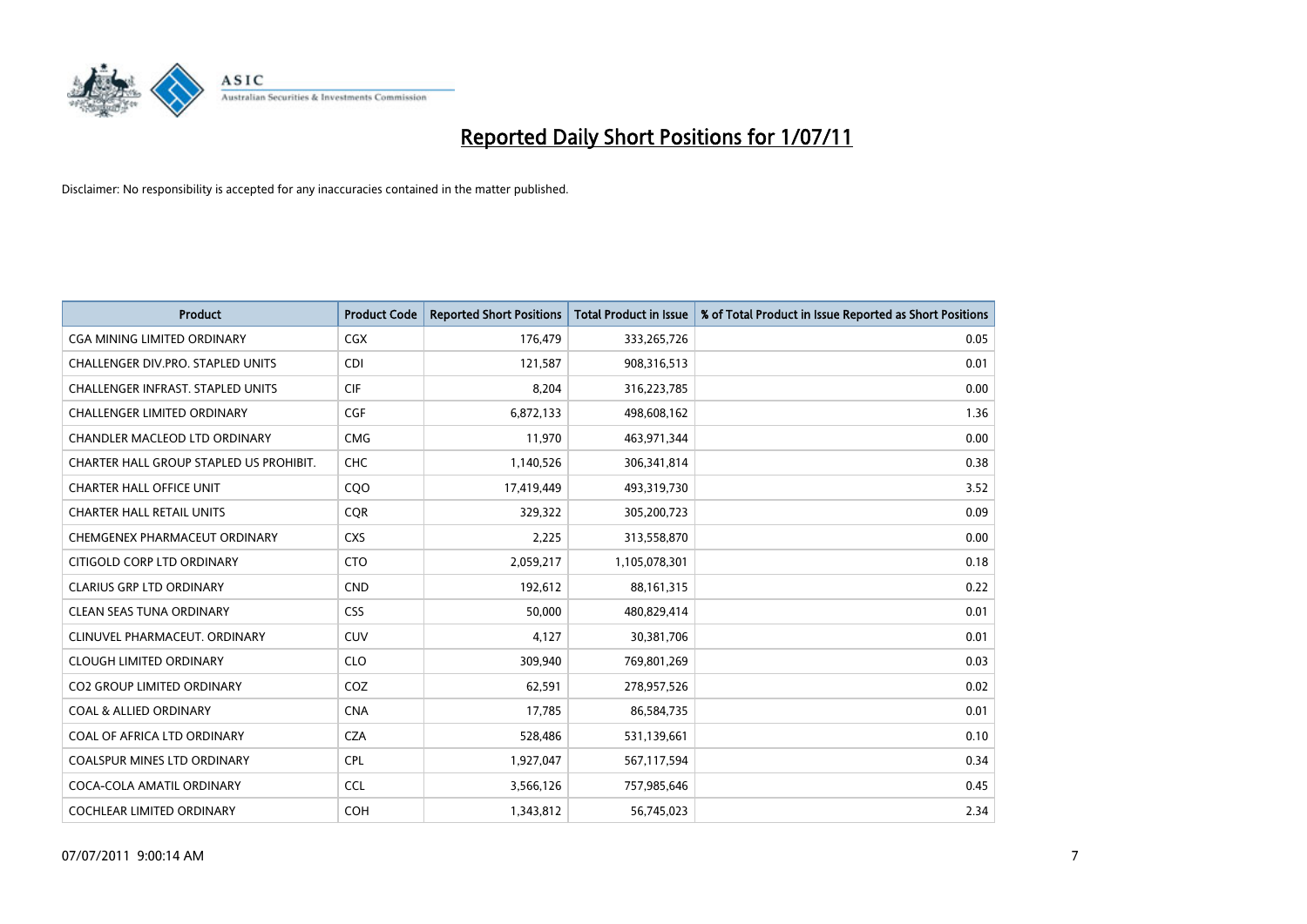

| <b>Product</b>                          | <b>Product Code</b> | <b>Reported Short Positions</b> | Total Product in Issue | % of Total Product in Issue Reported as Short Positions |
|-----------------------------------------|---------------------|---------------------------------|------------------------|---------------------------------------------------------|
| <b>COCKATOO COAL ORDINARY</b>           | <b>COK</b>          | 9,637,980                       | 1,016,096,908          | 0.93                                                    |
| COFFEY INTERNATIONAL ORDINARY           | COF                 | 81,768                          | 134,066,081            | 0.06                                                    |
| <b>COKAL LTD ORDINARY</b>               | <b>CKA</b>          | 392,815                         | 128,525,735            | 0.31                                                    |
| COMMONWEALTH BANK, ORDINARY             | <b>CBA</b>          | 18,238,386                      | 1,558,637,244          | 1.15                                                    |
| <b>COMMONWEALTH PROP ORDINARY UNITS</b> | <b>CPA</b>          | 50,164,858                      | 2,449,599,711          | 2.06                                                    |
| <b>COMPASS RESOURCES ORDINARY</b>       | <b>CMR</b>          | 160,952                         | 147,402,920            | 0.11                                                    |
| <b>COMPUTERSHARE LTD ORDINARY</b>       | CPU                 | 5,653,575                       | 555,664,059            | 0.98                                                    |
| <b>CONNECTEAST GROUP STAPLED</b>        | <b>CEU</b>          | 21,163,401                      | 3,940,145,951          | 0.53                                                    |
| CONQUEST MINING ORDINARY                | <b>COT</b>          | 688,239                         | 583,241,478            | 0.10                                                    |
| CONSOLIDATED MEDIA, ORDINARY            | <b>CMI</b>          | 3,357,345                       | 561,834,996            | 0.60                                                    |
| CONTANGO MICROCAP ORDINARY              | <b>CTN</b>          | 7,500                           | 146,423,793            | 0.01                                                    |
| CONTINENTAL COAL LTD ORDINARY           | CCC                 | 729,225                         | 1,980,616,757          | 0.04                                                    |
| <b>COOPER ENERGY LTD ORDINARY</b>       | <b>COE</b>          | 278,099                         | 292,576,001            | 0.09                                                    |
| <b>COPPER STRIKE LTD ORDINARY</b>       | <b>CSE</b>          | 714                             | 129,455,571            | 0.00                                                    |
| <b>CORDLIFE LIMITED ORDINARY</b>        | CBB                 |                                 | 150,887,354            | 0.00                                                    |
| COUNT FINANCIAL ORDINARY                | COU                 | 734,937                         | 262,247,830            | 0.28                                                    |
| <b>CREDIT CORP GROUP ORDINARY</b>       | <b>CCP</b>          | 5,793                           | 45,210,752             | 0.01                                                    |
| <b>CRESCENT GOLD ORDINARY</b>           | <b>CRE</b>          | 120,000                         | 1,191,052,549          | 0.01                                                    |
| <b>CROMWELL PROP STAPLED SECURITIES</b> | <b>CMW</b>          | 380,039                         | 964,737,315            | 0.04                                                    |
| <b>CROWN LIMITED ORDINARY</b>           | <b>CWN</b>          | 3,938,287                       | 754,131,800            | 0.51                                                    |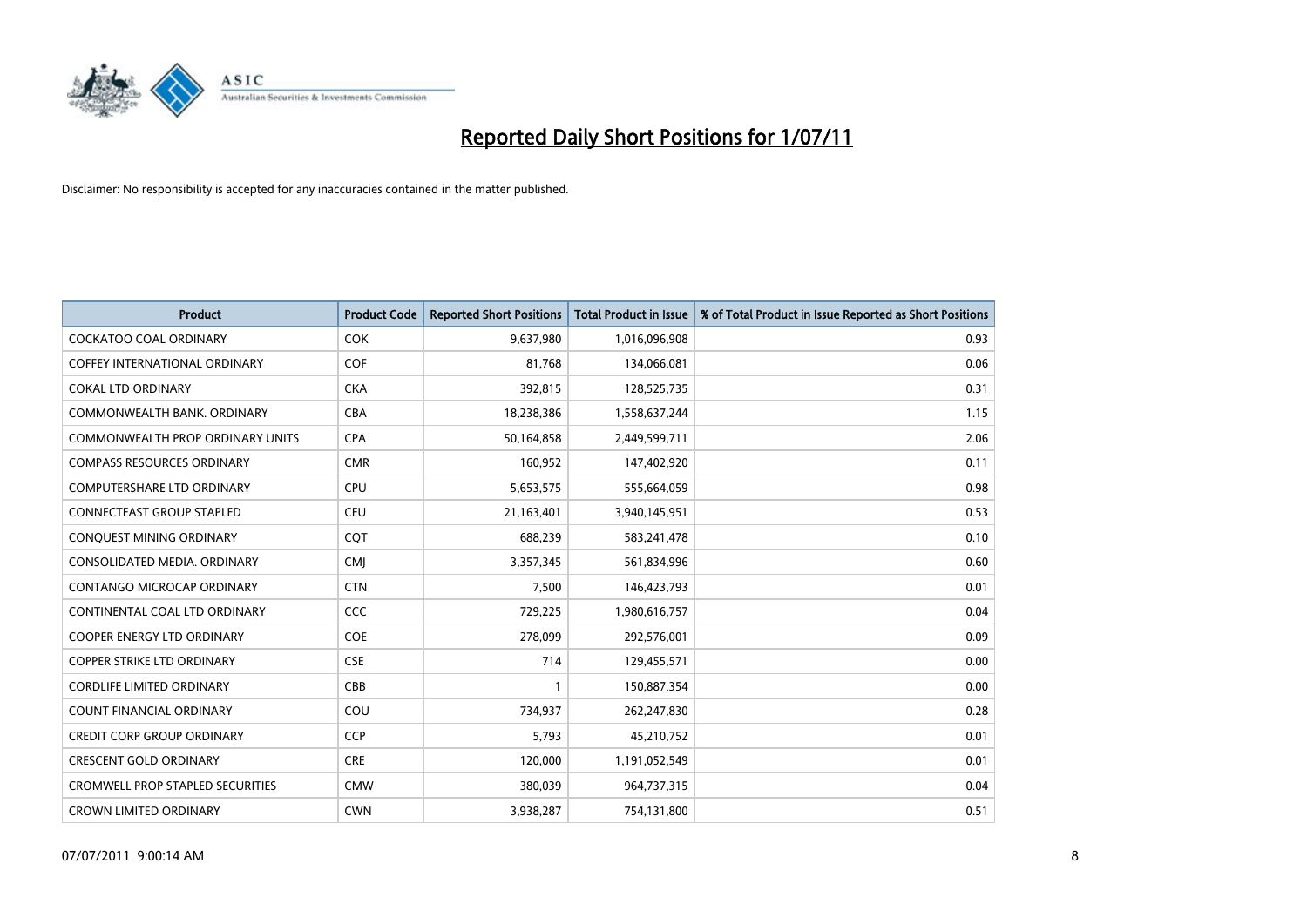

| <b>Product</b>                     | <b>Product Code</b> | <b>Reported Short Positions</b> | <b>Total Product in Issue</b> | % of Total Product in Issue Reported as Short Positions |
|------------------------------------|---------------------|---------------------------------|-------------------------------|---------------------------------------------------------|
| <b>CRUSADER RESOURCES ORDINARY</b> | CAS                 | 1.284                           | 90,416,040                    | 0.00                                                    |
| <b>CSG LIMITED ORDINARY</b>        | CSV                 | 1,040,587                       | 282,567,499                   | 0.38                                                    |
| <b>CSL LIMITED ORDINARY</b>        | <b>CSL</b>          | 2,120,473                       | 527,960,909                   | 0.39                                                    |
| <b>CSR LIMITED ORDINARY</b>        | <b>CSR</b>          | 14,901,305                      | 506,000,315                   | 2.94                                                    |
| <b>CUDECO LIMITED ORDINARY</b>     | CDU                 | 648,568                         | 145,512,643                   | 0.43                                                    |
| <b>CUSTOMERS LIMITED ORDINARY</b>  | CUS                 | 39,547                          | 134,869,357                   | 0.02                                                    |
| DART ENERGY LTD ORDINARY           | <b>DTE</b>          | 5,840,628                       | 720,674,545                   | 0.78                                                    |
| DAVID JONES LIMITED ORDINARY       | <b>DJS</b>          | 35,029,464                      | 520,751,395                   | 6.70                                                    |
| DECMIL GROUP LIMITED ORDINARY      | <b>DCG</b>          | 65,158                          | 124,204,568                   | 0.05                                                    |
| DEEP YELLOW LIMITED ORDINARY       | <b>DYL</b>          | 22,876                          | 1,127,534,458                 | 0.00                                                    |
| DEVINE LIMITED ORDINARY            | <b>DVN</b>          | 1,000                           | 634,918,223                   | 0.00                                                    |
| DEXUS PROPERTY GROUP STAPLED UNITS | <b>DXS</b>          | 44,176,273                      | 4,839,024,176                 | 0.90                                                    |
| DISCOVERY METALS LTD ORDINARY      | <b>DML</b>          | 6,201,645                       | 437,114,481                   | 1.42                                                    |
| DOMINO PIZZA ENTERPR ORDINARY      | <b>DMP</b>          | 250,903                         | 68,407,674                    | 0.37                                                    |
| DOWNER EDI LIMITED ORDINARY        | <b>DOW</b>          | 3,930,669                       | 429,100,296                   | 0.91                                                    |
| DUET GROUP STAPLED US PROHIBIT.    | <b>DUE</b>          | 1,674,664                       | 909,692,991                   | 0.19                                                    |
| DULUXGROUP LIMITED ORDINARY        | <b>DLX</b>          | 7,404,709                       | 367,456,259                   | 2.00                                                    |
| DWS ADVANCED ORDINARY              | <b>DWS</b>          | 168,442                         | 132,362,763                   | 0.13                                                    |
| <b>EASTERN STAR GAS ORDINARY</b>   | <b>ESG</b>          | 9,055,303                       | 991,717,041                   | 0.90                                                    |
| ECHO ENTERTAINMENT ORDINARY        | EGP                 | 1.220.395                       | 688,019,737                   | 0.18                                                    |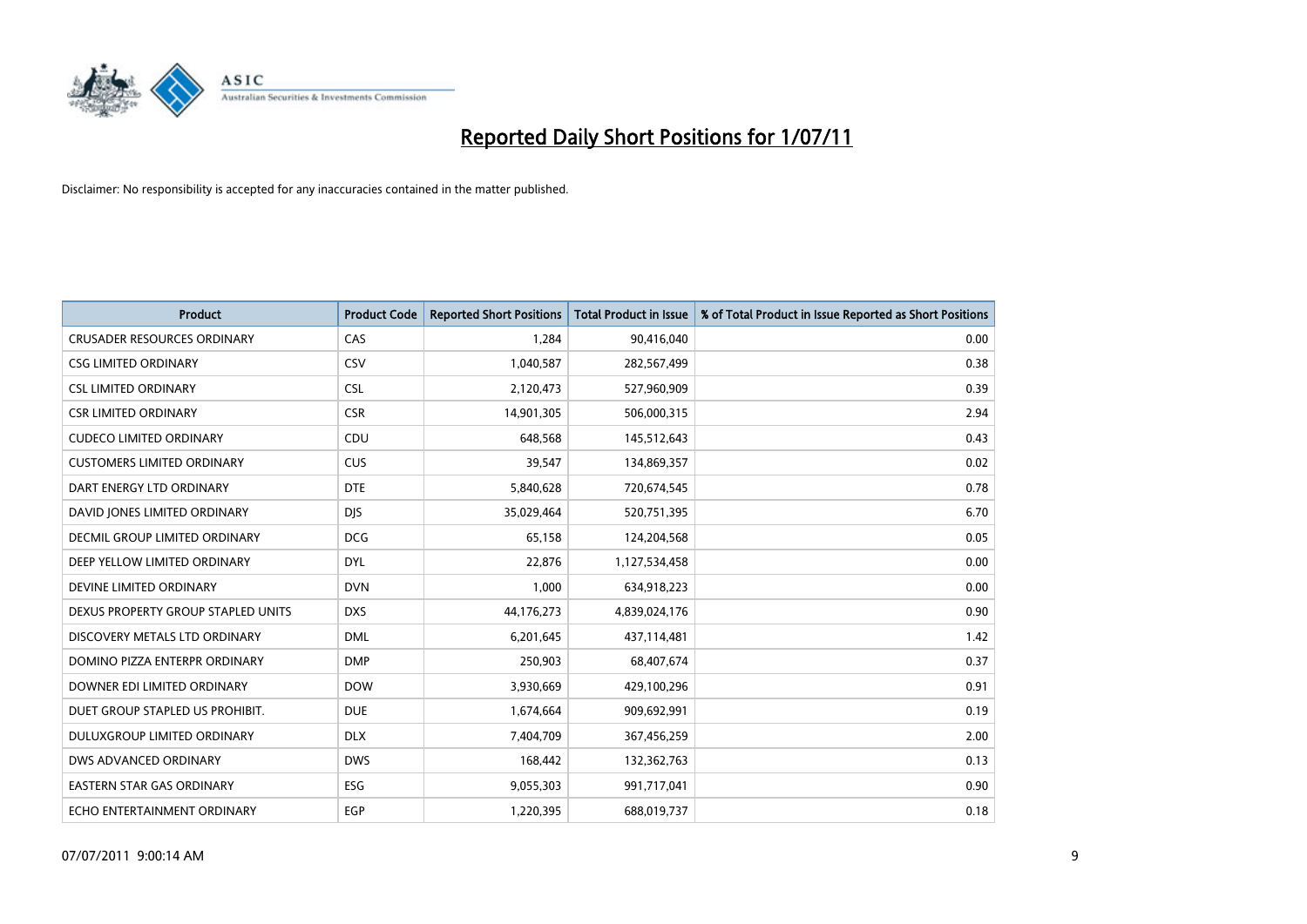

| <b>Product</b>                            | <b>Product Code</b> | <b>Reported Short Positions</b> | Total Product in Issue | % of Total Product in Issue Reported as Short Positions |
|-------------------------------------------|---------------------|---------------------------------|------------------------|---------------------------------------------------------|
| <b>EDT RETAIL TRUST UNITS</b>             | <b>EDT</b>          | 99,457                          | 4,700,290,868          | 0.00                                                    |
| ELDERS LIMITED HYBRIDS                    | <b>ELDPA</b>        | 33,918                          | 1,500,000              | 2.26                                                    |
| <b>ELDERS LIMITED ORDINARY</b>            | <b>ELD</b>          | 16,423,983                      | 448,598,480            | 3.65                                                    |
| ELDORADO GOLD CORP CDI 1:1                | EAU                 | 19,169                          | 11,658,431             | 0.17                                                    |
| ELEMENTAL MINERALS ORDINARY               | <b>ELM</b>          | 138,425                         | 171,284,443            | 0.08                                                    |
| ELEMENTOS LIMITED ORDINARY                | <b>ELT</b>          | 8                               | 77,068,979             | 0.00                                                    |
| ELIXIR PETROLEUM LTD ORDINARY             | <b>EXR</b>          | 324,400                         | 188,988,472            | 0.17                                                    |
| <b>EMECO HOLDINGS ORDINARY</b>            | EHL                 | 2,049,958                       | 631,237,586            | 0.31                                                    |
| <b>ENERGY RESOURCES ORDINARY 'A'</b>      | ERA                 | 4,661,384                       | 190,737,934            | 2.43                                                    |
| <b>ENERGY WORLD CORPOR, ORDINARY</b>      | <b>EWC</b>          | 21,636,970                      | 1,561,166,672          | 1.37                                                    |
| <b>ENTEK ENERGY LTD ORDINARY</b>          | <b>ETE</b>          | 489,903                         | 510,657,387            | 0.10                                                    |
| <b>ENTELLECT LIMITED ORDINARY</b>         | <b>ESN</b>          | 464,050                         | 87,239,240             | 0.53                                                    |
| <b>ENVESTRA LIMITED ORDINARY</b>          | <b>ENV</b>          | 3,496,865                       | 1,468,560,201          | 0.23                                                    |
| EQUINOX MINERALS LTD CHESS DEPOSITARY INT | EON                 | 261,191                         | 879,495,876            | 0.03                                                    |
| <b>EVEREST FINANCIAL ORDINARY</b>         | <b>EFG</b>          | 4,300                           | 25,143,824             | 0.02                                                    |
| EXTRACT RESOURCES ORDINARY                | <b>EXT</b>          | 628,216                         | 251,191,285            | 0.23                                                    |
| FAIRFAX MEDIA LTD ORDINARY                | <b>FXI</b>          | 287,114,727                     | 2,351,955,725          | 12.19                                                   |
| <b>FAR LTD ORDINARY</b>                   | <b>FAR</b>          | 21,000,000                      | 1,245,351,164          | 1.69                                                    |
| FERRAUS LIMITED ORDINARY                  | <b>FRS</b>          | 4,950                           | 249,598,565            | 0.00                                                    |
| FISHER & PAYKEL APP. ORDINARY             | <b>FPA</b>          | 18,298                          | 724,235,162            | 0.00                                                    |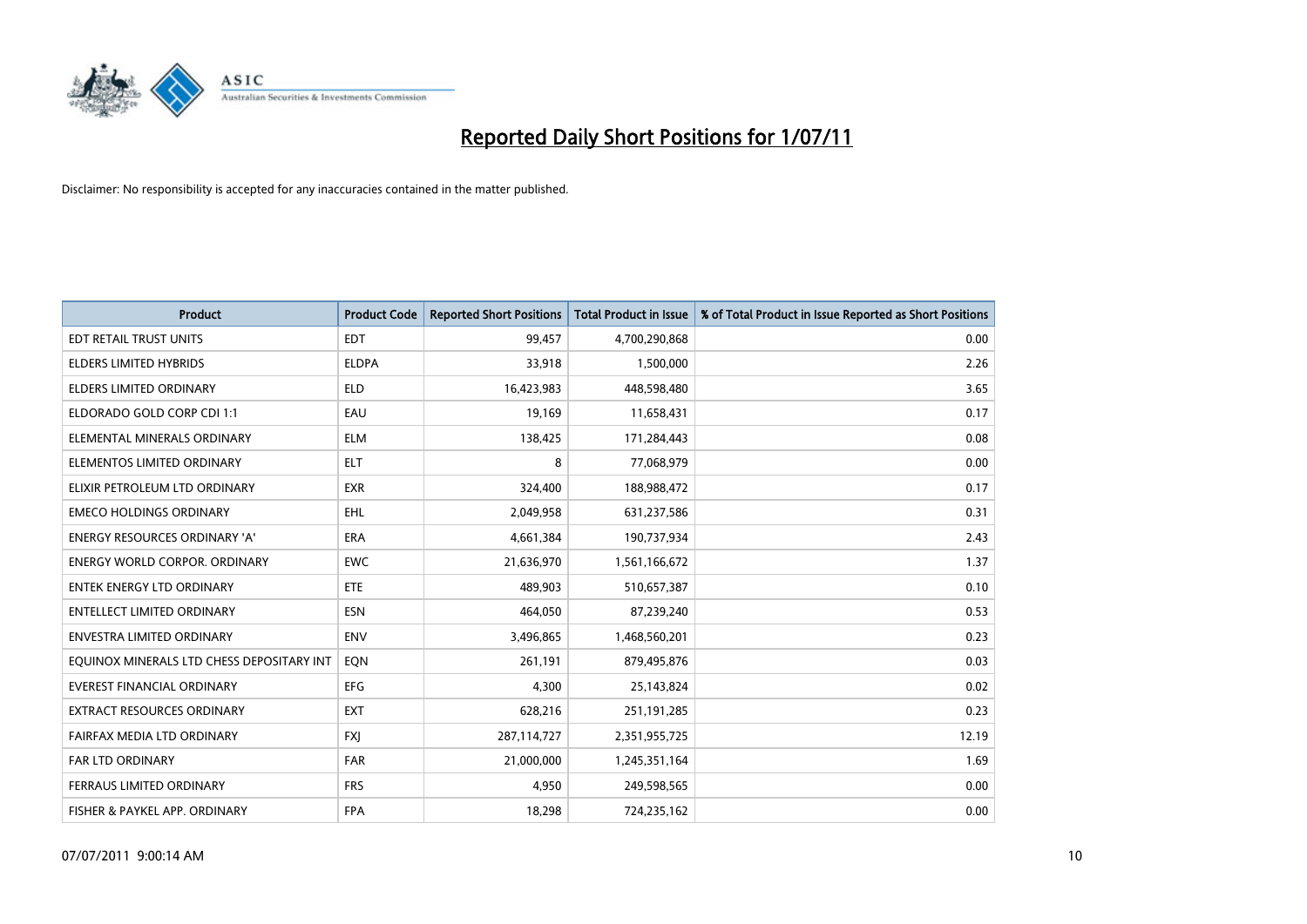

| <b>Product</b>                        | <b>Product Code</b> | <b>Reported Short Positions</b> | <b>Total Product in Issue</b> | % of Total Product in Issue Reported as Short Positions |
|---------------------------------------|---------------------|---------------------------------|-------------------------------|---------------------------------------------------------|
| FISHER & PAYKEL H. ORDINARY           | <b>FPH</b>          | 2,385,266                       | 520,473,867                   | 0.46                                                    |
| FKP PROPERTY GROUP STAPLED SECURITIES | <b>FKP</b>          | 24,317,277                      | 1,184,196,147                 | 2.05                                                    |
| FLEETWOOD CORP ORDINARY               | <b>FWD</b>          | 584,156                         | 57,847,937                    | 0.98                                                    |
| FLETCHER BUILDING ORDINARY            | <b>FBU</b>          | 6,460,918                       | 678,573,570                   | 0.96                                                    |
| FLEXIGROUP LIMITED ORDINARY           | <b>FXL</b>          | 63,625                          | 276,292,173                   | 0.02                                                    |
| <b>FLIGHT CENTRE ORDINARY</b>         | <b>FLT</b>          | 4,526,655                       | 99,953,554                    | 4.53                                                    |
| FLINDERS MINES LTD ORDINARY           | <b>FMS</b>          | 21,483,353                      | 1,820,839,571                 | 1.16                                                    |
| <b>FOCUS MINERALS LTD ORDINARY</b>    | <b>FML</b>          | 10,213,929                      | 3,440,515,431                 | 0.29                                                    |
| FORGE GROUP LIMITED ORDINARY          | FGE                 | 67,150                          | 82,924,014                    | 0.08                                                    |
| FORTE ENERGY NL ORDINARY              | <b>FTE</b>          | 2,658,986                       | 695,589,311                   | 0.38                                                    |
| FORTESCUE METALS GRP ORDINARY         | <b>FMG</b>          | 34,082,677                      | 3,113,348,659                 | 1.07                                                    |
| <b>FOSTER'S GROUP ORDINARY</b>        | FGL                 | 6,233,387                       | 1,940,894,542                 | 0.31                                                    |
| FTD CORPORATION ORDINARY              | <b>FTD</b>          | 8,088                           | 36,474,593                    | 0.02                                                    |
| <b>FUNTASTIC LIMITED ORDINARY</b>     | <b>FUN</b>          | 322,528                         | 340,997,682                   | 0.09                                                    |
| <b>G.U.D. HOLDINGS ORDINARY</b>       | <b>GUD</b>          | 260,035                         | 69,089,611                    | 0.36                                                    |
| <b>GALAXY RESOURCES ORDINARY</b>      | GXY                 | 444,609                         | 323,327,000                   | 0.14                                                    |
| <b>GEODYNAMICS LIMITED ORDINARY</b>   | GDY                 | 108,692                         | 336,892,832                   | 0.04                                                    |
| <b>GINDALBIE METALS LTD ORDINARY</b>  | <b>GBG</b>          | 40,479,626                      | 935,615,590                   | 4.32                                                    |
| <b>GLOBAL MINING ORDINARY</b>         | GMI                 | 8,951                           | 191,820,968                   | 0.00                                                    |
| <b>GLOUCESTER COAL ORDINARY</b>       | GCL                 | 451,294                         | 165,982,891                   | 0.26                                                    |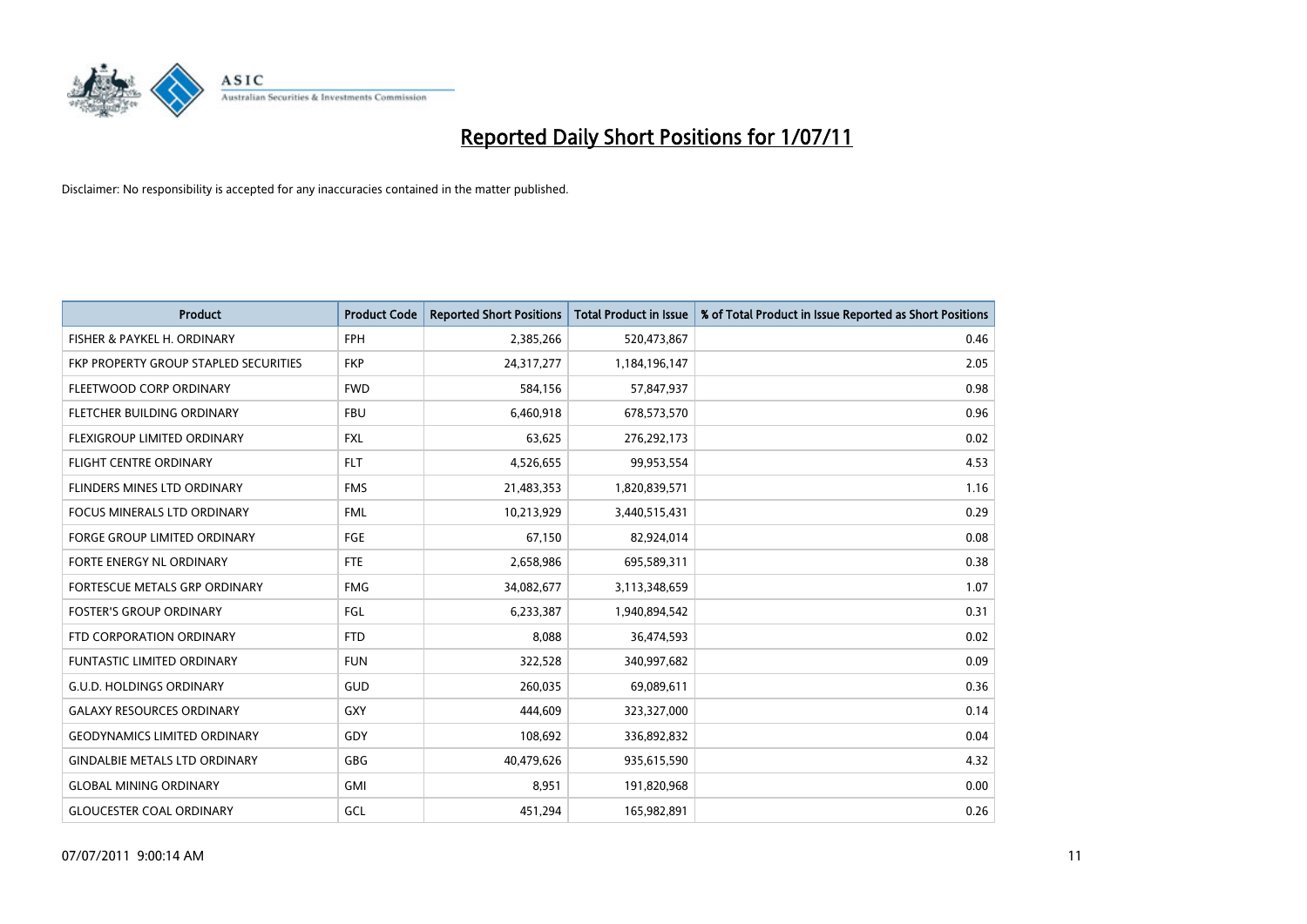

| <b>Product</b>                                 | <b>Product Code</b> | <b>Reported Short Positions</b> | <b>Total Product in Issue</b> | % of Total Product in Issue Reported as Short Positions |
|------------------------------------------------|---------------------|---------------------------------|-------------------------------|---------------------------------------------------------|
| <b>GME RESOURCES LTD ORDINARY</b>              | <b>GME</b>          | 800                             | 322,635,902                   | 0.00                                                    |
| <b>GOLD ONE INT LTD ORDINARY</b>               | GDO                 | 520,000                         | 808,716,731                   | 0.06                                                    |
| <b>GOLD ROAD RES LTD ORDINARY</b>              | <b>GOR</b>          | 808,196                         | 298,904,971                   | 0.27                                                    |
| <b>GOLDEN WEST RESOURCE ORDINARY</b>           | <b>GWR</b>          | 1,617                           | 192,082,567                   | 0.00                                                    |
| <b>GOODMAN FIELDER, ORDINARY</b>               | <b>GFF</b>          | 26,005,559                      | 1,380,386,438                 | 1.90                                                    |
| <b>GOODMAN GROUP STAPLED US PROHIBIT.</b>      | <b>GMG</b>          | 49,280,862                      | 7,394,607,411                 | 0.65                                                    |
| <b>GPT GROUP STAPLED SEC.</b>                  | <b>GPT</b>          | 17,318,360                      | 1,855,529,431                 | 0.92                                                    |
| <b>GRAINCORP LIMITED A CLASS ORDINARY</b>      | <b>GNC</b>          | 650,374                         | 198,318,900                   | 0.31                                                    |
| <b>GRANGE RESOURCES. ORDINARY</b>              | <b>GRR</b>          | 243,403                         | 1,153,181,487                 | 0.01                                                    |
| <b>GREENCAP LIMITED ORDINARY</b>               | GCG                 |                                 | 262,515,385                   | 0.00                                                    |
| <b>GREENLAND MIN EN LTD ORDINARY</b>           | GGG                 | 1,359,077                       | 375,793,716                   | 0.35                                                    |
| <b>GRYPHON MINERALS LTD ORDINARY</b>           | GRY                 | 4,065,874                       | 299,922,058                   | 1.34                                                    |
| <b>GUILDFORD COAL LTD ORDINARY</b>             | <b>GUF</b>          | 1,611,143                       | 213,532,609                   | 0.75                                                    |
| <b>GUINNESS PEAT GROUP. CDI DEF SETTLEMENT</b> | <b>GPG</b>          | 1,401,562                       | 283,423,611                   | 0.49                                                    |
| <b>GUNNS LIMITED ORDINARY</b>                  | <b>GNS</b>          | 60,502,736                      | 848,401,559                   | 7.13                                                    |
| <b>GWA GROUP LTD ORDINARY</b>                  | <b>GWA</b>          | 7,471,576                       | 301,525,014                   | 2.46                                                    |
| <b>HARVEY NORMAN ORDINARY</b>                  | <b>HVN</b>          | 38,061,315                      | 1,062,316,784                 | 3.57                                                    |
| HASTIE GROUP LIMITED ORDINARY                  | <b>HST</b>          | 2,715,801                       | 535, 111, 243                 | 0.51                                                    |
| HASTINGS DIVERSIFIED STAPLED SECURITY          | <b>HDF</b>          | 1,070,814                       | 529,187,294                   | 0.19                                                    |
| <b>HEARTWARE INT INC CDI 35:1</b>              | <b>HIN</b>          | 272,008                         | 48,598,550                    | 0.56                                                    |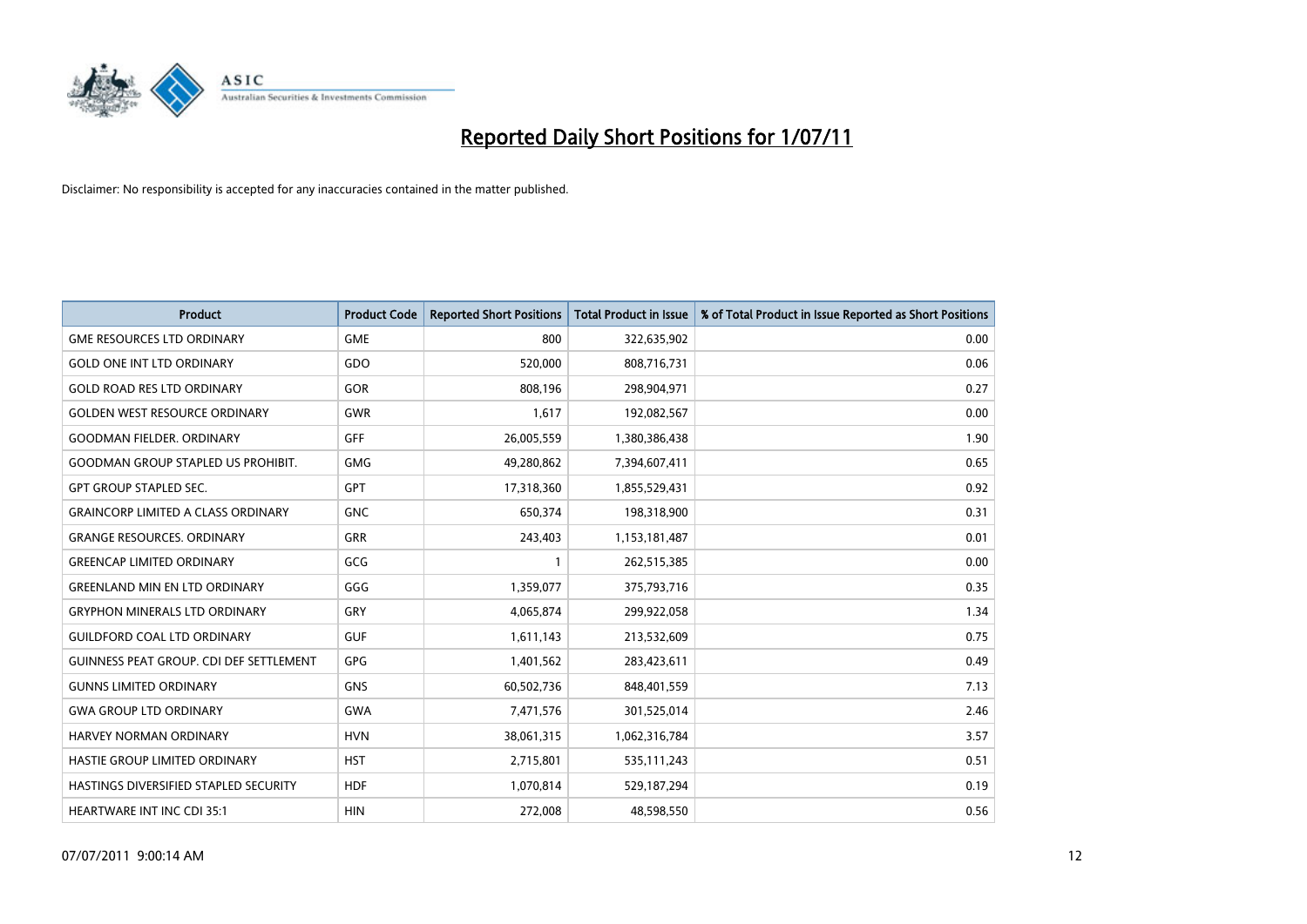

| <b>Product</b>                           | <b>Product Code</b> | <b>Reported Short Positions</b> | Total Product in Issue | % of Total Product in Issue Reported as Short Positions |
|------------------------------------------|---------------------|---------------------------------|------------------------|---------------------------------------------------------|
| <b>HENDERSON GROUP CDI 1:1</b>           | <b>HGG</b>          | 6,025,034                       | 596,893,247            | 1.00                                                    |
| HFA HOLDINGS LIMITED ORDINARY            | <b>HFA</b>          | 466,981                         | 117,332,831            | 0.38                                                    |
| <b>HIGHLANDS PACIFIC ORDINARY</b>        | <b>HIG</b>          | 2,516,811                       | 686,082,148            | 0.36                                                    |
| HILLGROVE RES LTD ORDINARY               | <b>HGO</b>          | 1,993,607                       | 793,698,575            | 0.25                                                    |
| HILLS HOLDINGS LTD ORDINARY              | <b>HIL</b>          | 3,376,166                       | 249,139,016            | 1.35                                                    |
| HORIZON OIL LIMITED ORDINARY             | <b>HZN</b>          | 9,122,761                       | 1,130,811,515          | 0.80                                                    |
| HUNNU COAL LIMITED ORDINARY              | <b>HUN</b>          | 244.070                         | 212,565,002            | 0.11                                                    |
| <b>ICON ENERGY LIMITED ORDINARY</b>      | <b>ICN</b>          | 68,880                          | 469,301,394            | 0.01                                                    |
| <b>IINET LIMITED ORDINARY</b>            | <b>IIN</b>          | 1,127,421                       | 152,160,119            | 0.74                                                    |
| <b>ILUKA RESOURCES ORDINARY</b>          | <b>ILU</b>          | 2,529,278                       | 418,700,517            | 0.59                                                    |
| <b>IMDEX LIMITED ORDINARY</b>            | <b>IMD</b>          | 40,013                          | 199,414,165            | 0.02                                                    |
| IMF (AUSTRALIA) LTD ORDINARY             | <b>IMF</b>          | 329,821                         | 123,828,193            | 0.26                                                    |
| IMX RESOURCES LTD ORDINARY               | <b>IXR</b>          | 20,005                          | 262,612,803            | 0.01                                                    |
| <b>INCITEC PIVOT ORDINARY</b>            | <b>IPL</b>          | 4,547,524                       | 1,628,730,107          | 0.26                                                    |
| <b>INDAGO RESOURCES LTD ORDINARY</b>     | <b>IDG</b>          | 8,179                           | 6,549,580              | 0.12                                                    |
| INDEPENDENCE GROUP ORDINARY              | <b>IGO</b>          | 720,802                         | 202,907,135            | 0.35                                                    |
| <b>INDO MINES LIMITED ORDINARY</b>       | <b>IDO</b>          | 1,698,513                       | 229,809,304            | 0.74                                                    |
| INDOPHIL RESOURCES ORDINARY              | <b>IRN</b>          | 9,203,632                       | 895,875,340            | 1.02                                                    |
| <b>INDUSTREA LIMITED ORDINARY</b>        | IDL                 | 1,599,590                       | 364,524,797            | 0.44                                                    |
| <b>INFIGEN ENERGY STAPLED SECURITIES</b> | <b>IFN</b>          | 3,647,547                       | 762,265,972            | 0.49                                                    |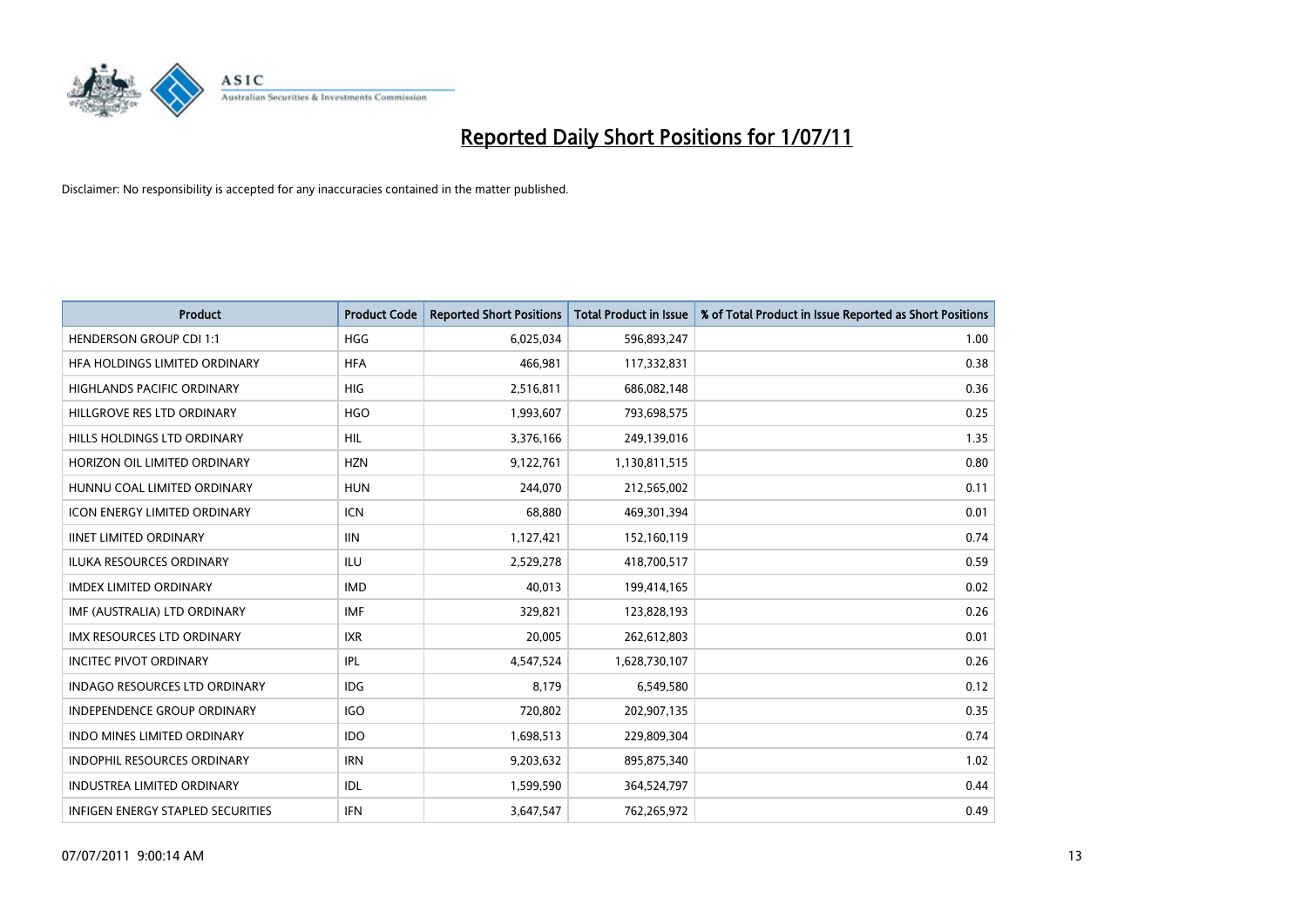

| <b>Product</b>                                | <b>Product Code</b> | <b>Reported Short Positions</b> | Total Product in Issue | % of Total Product in Issue Reported as Short Positions |
|-----------------------------------------------|---------------------|---------------------------------|------------------------|---------------------------------------------------------|
| <b>INFRATIL LIMITED ORDINARY</b>              | IFZ                 | 110,283                         | 601,616,935            | 0.02                                                    |
| ING RE COM GROUP STAPLED SECURITIES           | <b>ILF</b>          | 9,075                           | 441,029,194            | 0.00                                                    |
| <b>INSURANCE AUSTRALIA ORDINARY</b>           | <b>IAG</b>          | 4,155,584                       | 2,079,034,021          | 0.19                                                    |
| INT GOLDFIELDS LTD ORDINARY                   | <b>IGS</b>          | 12,197,682                      | 571,520,386            | 2.13                                                    |
| INTEGRA MINING LTD. ORDINARY                  | <b>IGR</b>          | 6,692,128                       | 841,525,727            | 0.80                                                    |
| <b>INTREPID MINES ORDINARY</b>                | <b>IAU</b>          | 2,726,900                       | 520,802,643            | 0.51                                                    |
| <b>INVESTA OFFICE FUND STAPLED SECURITIES</b> | <b>IOF</b>          | 8,415,054                       | 2,729,071,212          | 0.29                                                    |
| <b>INVOCARE LIMITED ORDINARY</b>              | <b>IVC</b>          | 1,146,563                       | 107,912,897            | 1.05                                                    |
| ION LIMITED ORDINARY                          | <b>ION</b>          | 164,453                         | 256,365,105            | 0.06                                                    |
| <b>IOOF HOLDINGS LTD ORDINARY</b>             | IFL.                | 717,999                         | 229,794,395            | 0.30                                                    |
| IRESS MARKET TECH. ORDINARY                   | <b>IRE</b>          | 2,235,531                       | 126,018,142            | 1.78                                                    |
| <b>IRON ORE HOLDINGS ORDINARY</b>             | <b>IOH</b>          | 94,917                          | 166,087,005            | 0.06                                                    |
| ISHARES MSCI AUS 200 ISHARES MSCI AUS 200     | <b>IOZ</b>          | 10,280                          | 1,950,015              | 0.53                                                    |
| ISHARES S&P HIGH DIV ISHARES S&P HIGH DIV     | <b>IHD</b>          | 5,208                           | 2,200,055              | 0.24                                                    |
| ISHARES SMALL ORDS ISHARES SMALL ORDS         | <b>ISO</b>          | 237,082                         | 3,900,000              | 6.08                                                    |
| <b>ISOFT GROUP LIMITED ORDINARY</b>           | <b>ISF</b>          | 7,648,625                       | 1,070,915,673          | 0.71                                                    |
| <b>IVANHOE AUSTRALIA ORDINARY</b>             | <b>IVA</b>          | 104,279                         | 418,709,553            | 0.02                                                    |
| JAMES HARDIE INDUST CHESS DEPOSITARY INT      | <b>JHX</b>          | 17,479,105                      | 437,311,611            | 3.98                                                    |
| <b>IAMESON RESOURCES ORDINARY</b>             | <b>JAL</b>          | 1,600,000                       | 95,828,865             | 1.67                                                    |
| <b>IB HI-FI LIMITED ORDINARY</b>              | <b>IBH</b>          | 15,222,731                      | 98,530,763             | 15.44                                                   |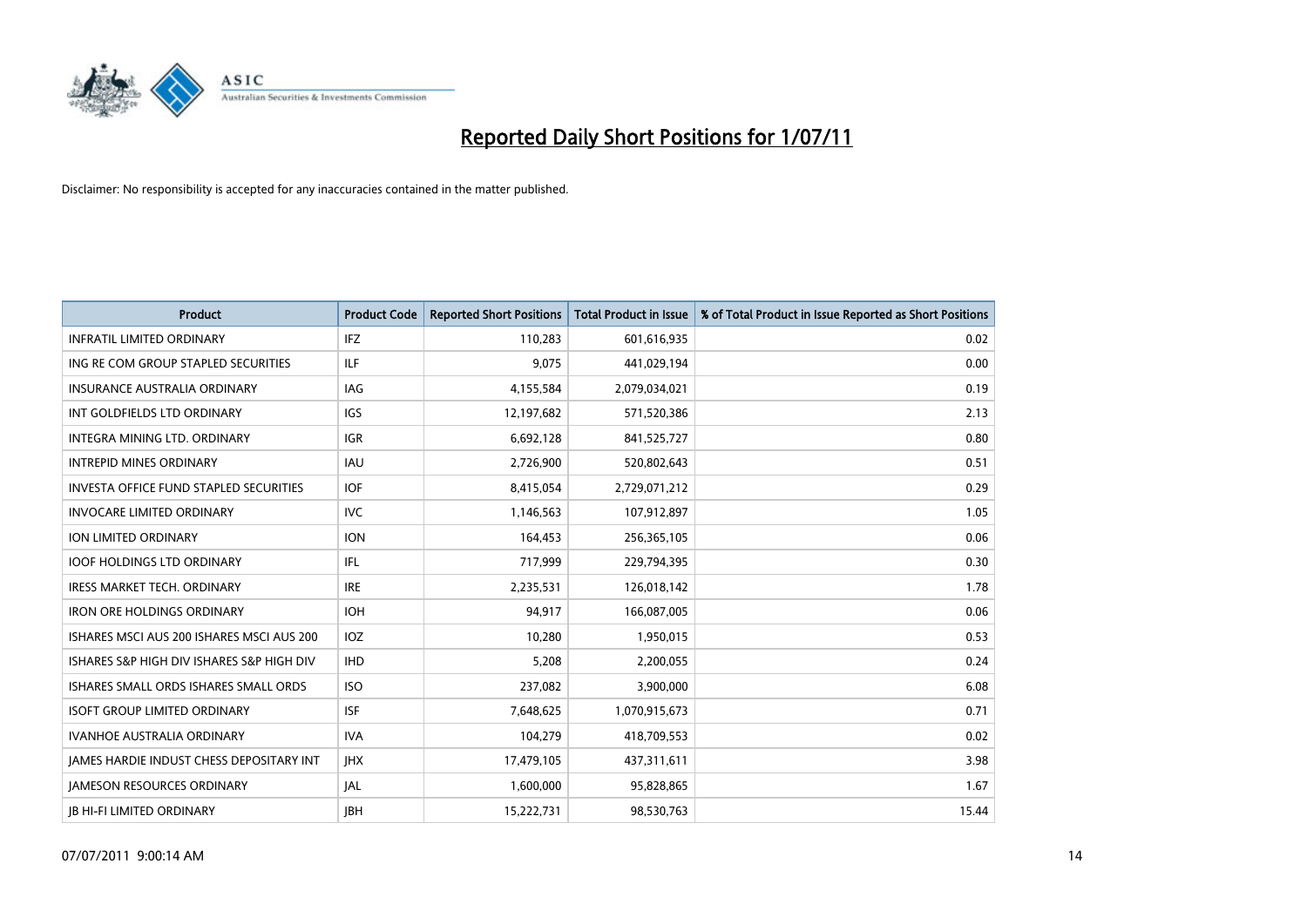

| <b>Product</b>                        | <b>Product Code</b> | <b>Reported Short Positions</b> | <b>Total Product in Issue</b> | % of Total Product in Issue Reported as Short Positions |
|---------------------------------------|---------------------|---------------------------------|-------------------------------|---------------------------------------------------------|
| <b>JUPITER MINES ORDINARY</b>         | <b>IMS</b>          | 266,924                         | 1,560,335,037                 | 0.02                                                    |
| KAGARA LTD ORDINARY                   | KZL                 | 11,013,255                      | 708,583,836                   | 1.55                                                    |
| KAROON GAS AUSTRALIA ORDINARY         | <b>KAR</b>          | 1,379,061                       | 221,420,769                   | 0.61                                                    |
| KASBAH RESOURCES ORDINARY             | <b>KAS</b>          | 5,384                           | 364,262,596                   | 0.00                                                    |
| KATHMANDU HOLD LTD ORDINARY           | <b>KMD</b>          | 882,753                         | 200,000,000                   | 0.42                                                    |
| KENTOR GOLD LIMITED ORDINARY          | KGL                 | 1,662                           | 1,062,092,950                 | 0.00                                                    |
| KIMBERLEY METALS LTD ORDINARY         | <b>KBL</b>          | 1,820                           | 161,976,319                   | 0.00                                                    |
| KINGSGATE CONSOLID, ORDINARY          | <b>KCN</b>          | 2,982,526                       | 135,274,830                   | 2.19                                                    |
| KINGSROSE MINING LTD ORDINARY         | <b>KRM</b>          | 985,669                         | 264,223,455                   | 0.36                                                    |
| LEIGHTON HOLDINGS ORDINARY            | LEI                 | 5,189,379                       | 336,515,596                   | 1.51                                                    |
| LEND LEASE GROUP UNIT/ORD STAPLED     | LLC                 | 2,907,489                       | 570,915,669                   | 0.46                                                    |
| LINC ENERGY LTD ORDINARY              | <b>LNC</b>          | 5,871,877                       | 503,418,900                   | 1.17                                                    |
| LIQUEFIED NATURAL ORDINARY            | <b>LNG</b>          | 335,739                         | 214,449,015                   | 0.16                                                    |
| LYNAS CORPORATION ORDINARY            | <b>LYC</b>          | 51,003,238                      | 1,713,546,913                 | 2.99                                                    |
| M2 TELECOMMUNICATION ORDINARY         | <b>MTU</b>          | 6,668                           | 123,616,285                   | 0.00                                                    |
| MACA LIMITED ORDINARY                 | <b>MLD</b>          | 27,813                          | 150,000,000                   | 0.02                                                    |
| MACARTHUR COAL ORDINARY               | <b>MCC</b>          | 4,492,305                       | 302,092,343                   | 1.48                                                    |
| <b>MACMAHON HOLDINGS ORDINARY</b>     | <b>MAH</b>          | 6,847,059                       | 733,711,705                   | 0.92                                                    |
| MACO ATLAS ROADS GRP ORDINARY STAPLED | <b>MOA</b>          | 6,343,003                       | 452,345,907                   | 1.39                                                    |
| MACQUARIE GROUP LTD ORDINARY          | <b>MOG</b>          | 5,006,852                       | 346,857,552                   | 1.40                                                    |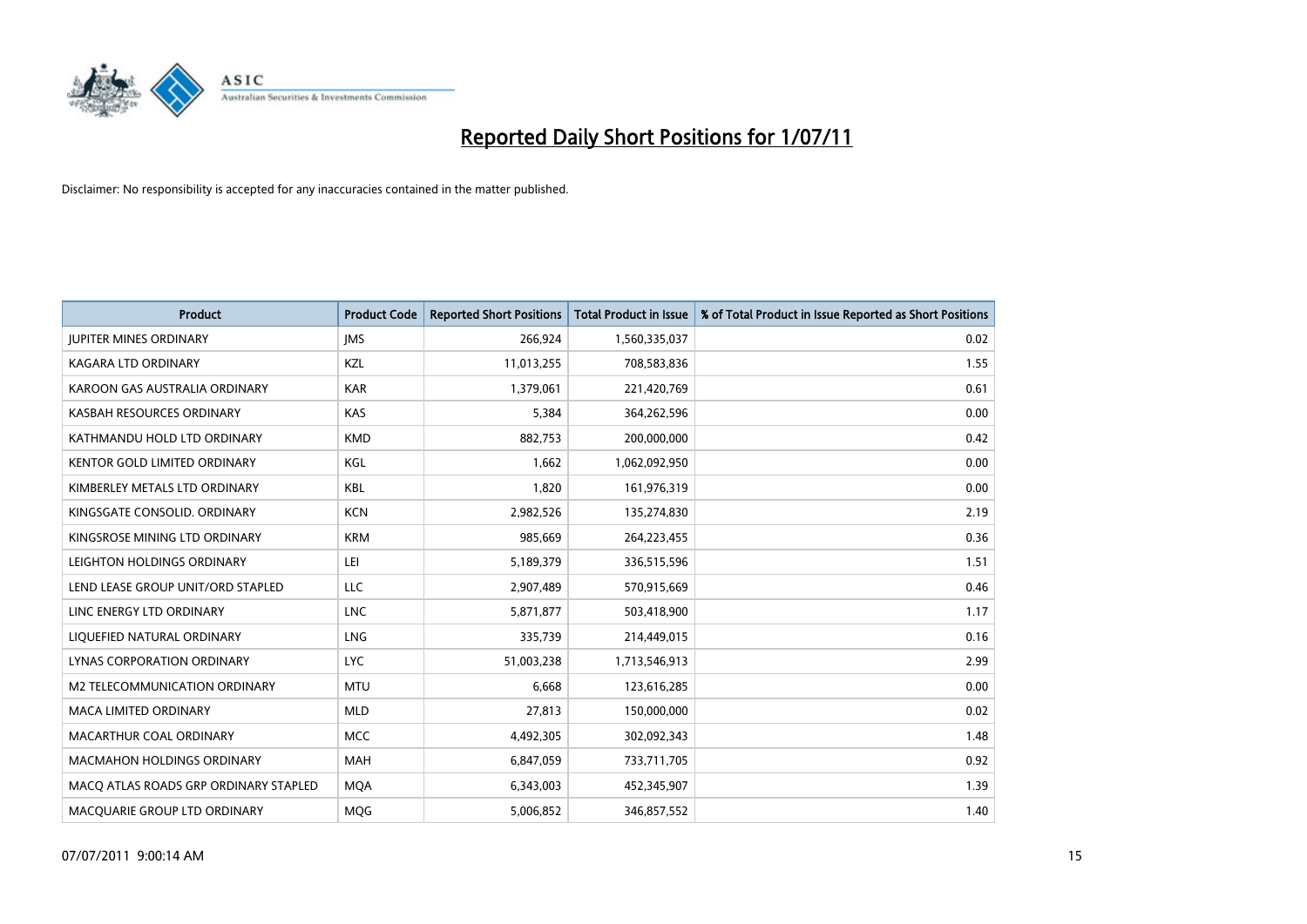

| <b>Product</b>                  | <b>Product Code</b> | <b>Reported Short Positions</b> | Total Product in Issue | % of Total Product in Issue Reported as Short Positions |
|---------------------------------|---------------------|---------------------------------|------------------------|---------------------------------------------------------|
| MAGMA METALS LTD. ORDINARY      | <b>MMW</b>          | 500                             | 267,040,923            | 0.00                                                    |
| MAP GROUP STAPLED US PROHIBIT.  | <b>MAP</b>          | 10,345,571                      | 1,861,210,782          | 0.55                                                    |
| <b>MARENGO MINING ORDINARY</b>  | <b>MGO</b>          | 171,013                         | 995,068,613            | 0.02                                                    |
| MATRIX C & E LTD ORDINARY       | <b>MCE</b>          | 89,088                          | 77,081,507             | 0.11                                                    |
| MCMILLAN SHAKESPEARE ORDINARY   | <b>MMS</b>          | 57.043                          | 68,081,810             | 0.07                                                    |
| <b>MCPHERSON'S LTD ORDINARY</b> | <b>MCP</b>          | 216,685                         | 72,401,758             | 0.30                                                    |
| MEDUSA MINING LTD ORDINARY      | <b>MML</b>          | 661,138                         | 188,233,911            | 0.35                                                    |
| MELBOURNE IT LIMITED ORDINARY   | <b>MLB</b>          | 182,722                         | 80,662,621             | 0.23                                                    |
| MEO AUSTRALIA LTD ORDINARY      | <b>MEO</b>          | 3,786,272                       | 539,913,260            | 0.69                                                    |
| <b>MERMAID MARINE ORDINARY</b>  | <b>MRM</b>          | 2,034,632                       | 215,376,756            | 0.93                                                    |
| MESOBLAST LIMITED ORDINARY      | <b>MSB</b>          | 1,939,184                       | 279,733,562            | 0.70                                                    |
| METALS X LIMITED ORDINARY       | <b>MLX</b>          | 738,185                         | 1,365,661,782          | 0.06                                                    |
| METCASH LIMITED ORDINARY        | <b>MTS</b>          | 27,166,701                      | 768,853,924            | 3.52                                                    |
| METGASCO LIMITED ORDINARY       | <b>MEL</b>          | 364.271                         | 276,213,791            | 0.14                                                    |
| METMINCO LIMITED ORDINARY       | <b>MNC</b>          | 1,968,682                       | 1,462,616,146          | 0.13                                                    |
| MHM METALS LIMITED ORDINARY     | <b>MHM</b>          | 95,463                          | 101,590,410            | 0.09                                                    |
| MICLYN EXP OFFSHR ORDINARY      | <b>MIO</b>          | 631,250                         | 274,618,684            | 0.22                                                    |
| MINARA RESOURCES ORDINARY       | <b>MRE</b>          | 9,170,546                       | 1,169,424,487          | 0.77                                                    |
| MINCOR RESOURCES NL ORDINARY    | <b>MCR</b>          | 1,396,291                       | 200,608,804            | 0.67                                                    |
| MINEMAKERS LIMITED ORDINARY     | <b>MAK</b>          | 44.227                          | 227,003,950            | 0.02                                                    |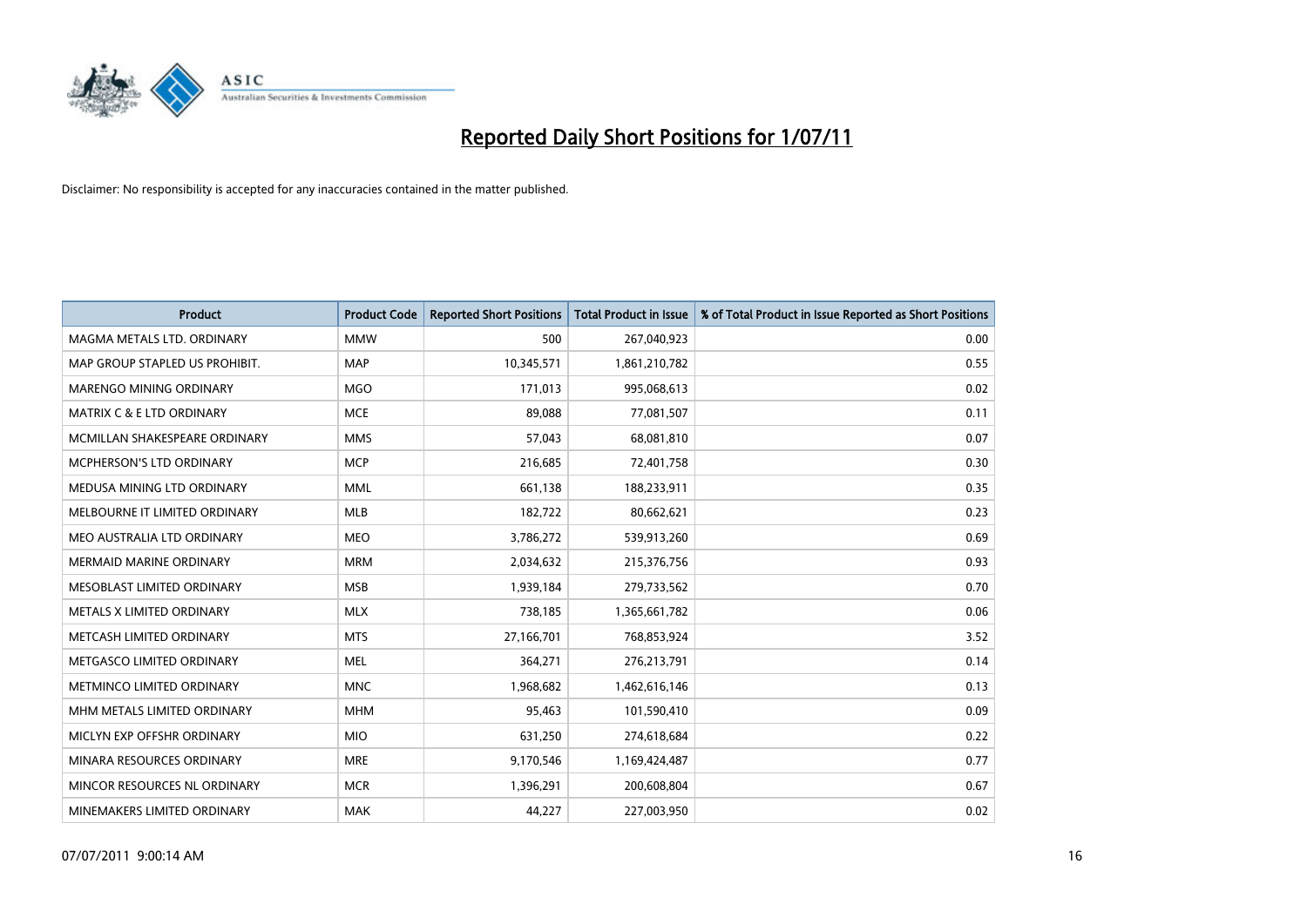

| <b>Product</b>                    | <b>Product Code</b> | <b>Reported Short Positions</b> | Total Product in Issue | % of Total Product in Issue Reported as Short Positions |
|-----------------------------------|---------------------|---------------------------------|------------------------|---------------------------------------------------------|
| MINERAL DEPOSITS ORDINARY         | <b>MDL</b>          | 208,879                         | 83,415,116             | 0.25                                                    |
| MINERAL RESOURCES. ORDINARY       | <b>MIN</b>          | 838,236                         | 169,168,017            | 0.50                                                    |
| MIRABELA NICKEL LTD ORDINARY      | <b>MBN</b>          | 10,671,562                      | 491,561,237            | 2.17                                                    |
| MIRVAC GROUP STAPLED SECURITIES   | <b>MGR</b>          | 29,359,086                      | 3,416,924,188          | 0.84                                                    |
| MISSION NEWENERGY ORDINARY        | <b>MBT</b>          | 2,000                           | 8,512,259              | 0.02                                                    |
| MOLOPO ENERGY LTD ORDINARY        | <b>MPO</b>          | 1,532,582                       | 247,940,175            | 0.61                                                    |
| MOLY MINES LIMITED ORDINARY       | <b>MOL</b>          | 48.029                          | 384,893,989            | 0.01                                                    |
| MONADELPHOUS GROUP ORDINARY       | <b>MND</b>          | 498,487                         | 87,576,827             | 0.57                                                    |
| MORTGAGE CHOICE LTD ORDINARY      | <b>MOC</b>          | 23,932                          | 119,948,255            | 0.02                                                    |
| <b>MOUNT GIBSON IRON ORDINARY</b> | <b>MGX</b>          | 6,304,554                       | 1,082,570,693          | 0.56                                                    |
| MSF SUGAR LIMITED ORDINARY        | <b>MSF</b>          | 19,208                          | 69,165,378             | 0.03                                                    |
| MULTIPLEX SITES SITES             | <b>MXUPA</b>        | 172                             | 4,500,000              | 0.00                                                    |
| MURCHISON METALS LTD ORDINARY     | <b>MMX</b>          | 15,127,335                      | 435,884,268            | 3.46                                                    |
| <b>MYER HOLDINGS LTD ORDINARY</b> | <b>MYR</b>          | 16,397,382                      | 582,947,884            | 2.80                                                    |
| <b>MYSTATE LIMITED ORDINARY</b>   | <b>MYS</b>          | 1,400                           | 67,439,158             | 0.00                                                    |
| NANOSONICS LIMITED ORDINARY       | <b>NAN</b>          | 17,657                          | 230,490,585            | 0.01                                                    |
| NATIONAL AUST. BANK ORDINARY      | <b>NAB</b>          | 17,674,609                      | 2,169,819,076          | 0.80                                                    |
| NATURAL FUEL LIMITED ORDINARY     | <b>NFL</b>          |                                 | 1,121,912              | 0.00                                                    |
| NAVIGATOR RESOURCES ORDINARY      | <b>NAV</b>          | 500                             | 465,790,327            | 0.00                                                    |
| NAVITAS LIMITED ORDINARY          | <b>NVT</b>          | 3,487,386                       | 375,230,115            | 0.93                                                    |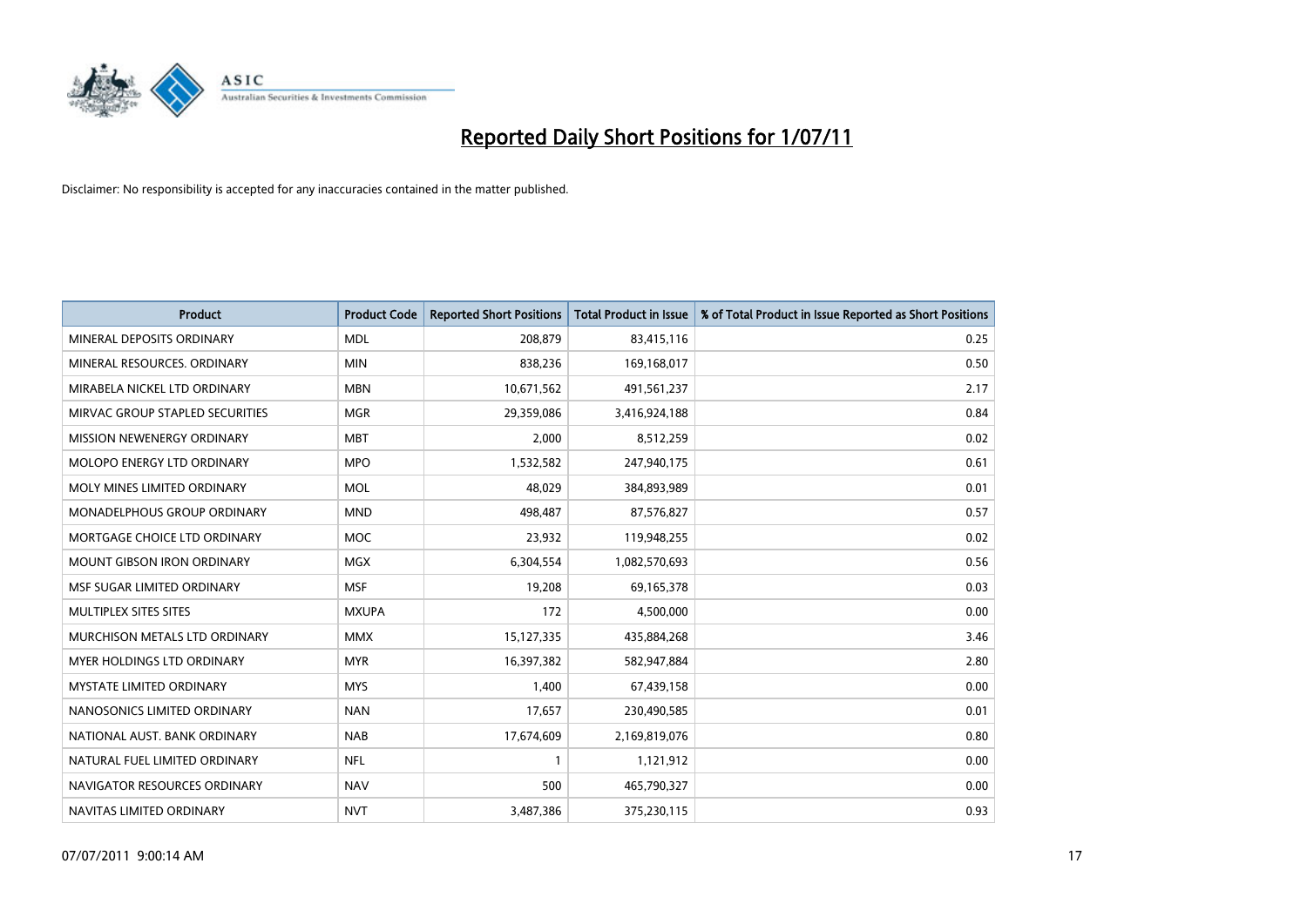

| <b>Product</b>                | <b>Product Code</b> | <b>Reported Short Positions</b> | <b>Total Product in Issue</b> | % of Total Product in Issue Reported as Short Positions |
|-------------------------------|---------------------|---------------------------------|-------------------------------|---------------------------------------------------------|
| NEON ENERGY LIMITED ORDINARY  | <b>NEN</b>          | 340,000                         | 430,791,189                   | 0.08                                                    |
| NEPTUNE MARINE ORDINARY       | <b>NMS</b>          | 955,276                         | 1,747,612,299                 | 0.05                                                    |
| NEW HOPE CORPORATION ORDINARY | <b>NHC</b>          | 1,198,321                       | 830,230,549                   | 0.15                                                    |
| NEWCREST MINING ORDINARY      | <b>NCM</b>          | 2,226,275                       | 765,407,334                   | 0.26                                                    |
| NEWS CORP A NON-VOTING CDI    | <b>NWSLV</b>        | 2,648,359                       | 1,829,574,753                 | 0.14                                                    |
| NEWS CORP B VOTING CDI        | <b>NWS</b>          | 2,603,058                       | 798,520,953                   | 0.31                                                    |
| NEXBIS LIMITED ORDINARY       | <b>NBS</b>          | 63,733                          | 798,356,704                   | 0.01                                                    |
| NEXUS ENERGY LIMITED ORDINARY | <b>NXS</b>          | 20,935,315                      | 1,326,337,066                 | 1.58                                                    |
| NIB HOLDINGS LIMITED ORDINARY | <b>NHF</b>          | 6,111                           | 466,765,752                   | 0.00                                                    |
| NICK SCALI LIMITED ORDINARY   | <b>NCK</b>          | 138,346                         | 81,000,000                    | 0.17                                                    |
| NIDO PETROLEUM ORDINARY       | <b>NDO</b>          | 988,465                         | 1,389,163,151                 | 0.06                                                    |
| NKWE PLATINUM 10C US COMMON   | <b>NKP</b>          | 123,049                         | 559,651,184                   | 0.02                                                    |
| NOBLE MINERAL RES ORDINARY    | <b>NMG</b>          | 3,361,723                       | 395,770,881                   | 0.84                                                    |
| NORTHERN CREST ORDINARY       | <b>NOC</b>          | 24,345                          | 133,484,723                   | 0.02                                                    |
| NORTHERN IRON LTD ORDINARY    | <b>NFE</b>          | 956,850                         | 336,084,863                   | 0.27                                                    |
| NOVOGEN LIMITED ORDINARY      | <b>NRT</b>          | 56,450                          | 102,125,894                   | 0.06                                                    |
| NRW HOLDINGS LIMITED ORDINARY | <b>NWH</b>          | 2,561,213                       | 278,888,011                   | 0.91                                                    |
| NUCOAL RESOURCES NL ORDINARY  | <b>NCR</b>          | 180,750                         | 437,193,340                   | 0.04                                                    |
| NUFARM LIMITED ORDINARY       | <b>NUF</b>          | 4,008,481                       | 261,833,005                   | 1.51                                                    |
| NUPLEX INDUSTRIES ORDINARY    | <b>NPX</b>          | 62,580                          | 196,748,316                   | 0.03                                                    |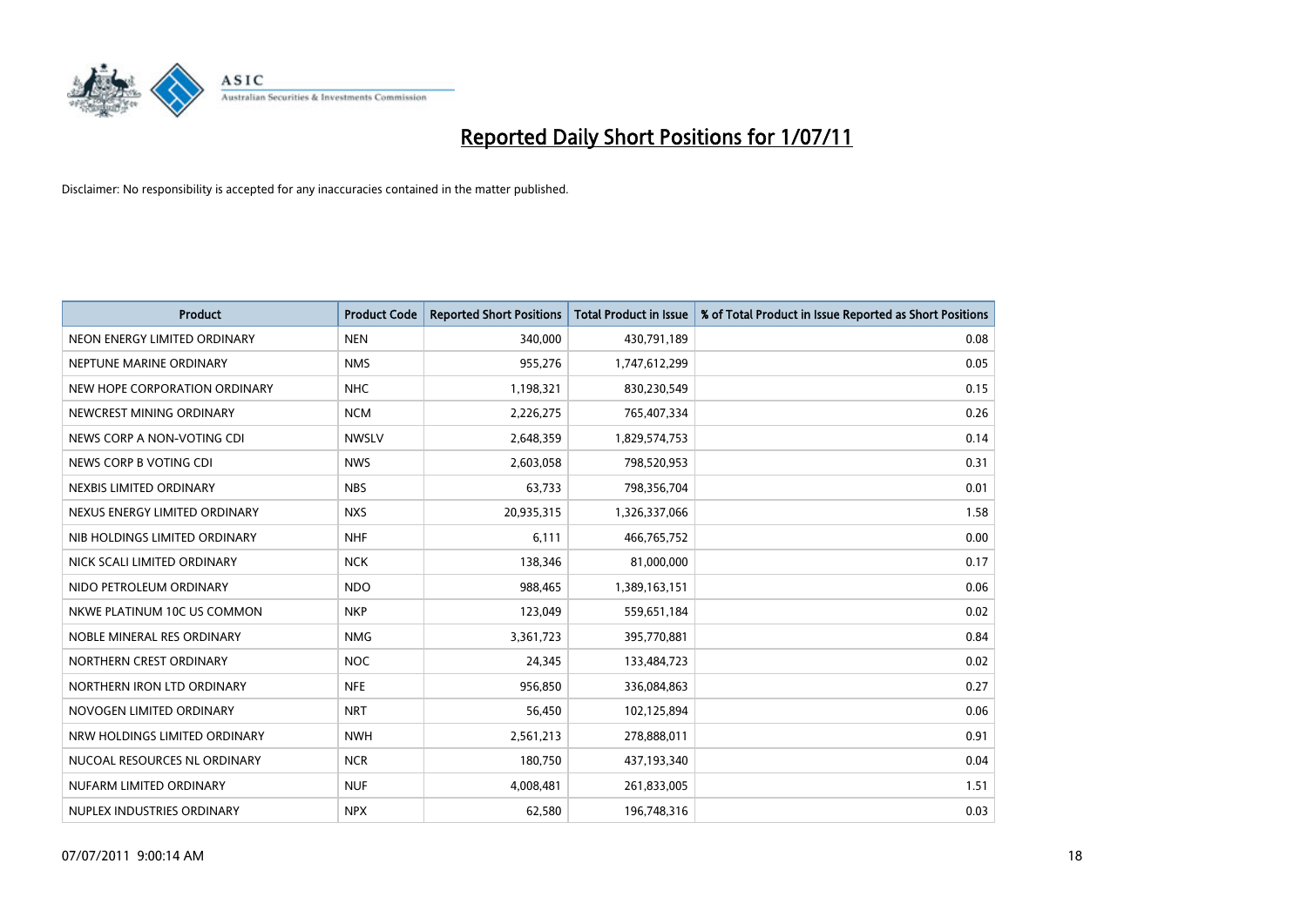

| <b>Product</b>                        | <b>Product Code</b> | <b>Reported Short Positions</b> | <b>Total Product in Issue</b> | % of Total Product in Issue Reported as Short Positions |
|---------------------------------------|---------------------|---------------------------------|-------------------------------|---------------------------------------------------------|
| <b>OAKTON LIMITED ORDINARY</b>        | OKN                 | 655,766                         | 93,800,235                    | 0.71                                                    |
| OCEANAGOLD CORP. CHESS DEPOSITARY INT | <b>OGC</b>          | 903,206                         | 262,550,386                   | 0.33                                                    |
| OCEANIA CAPITAL LTD ORDINARY          | <b>OCP</b>          | 2,500                           | 91,921,295                    | 0.00                                                    |
| OIL SEARCH LTD ORDINARY               | <b>OSH</b>          | 11,180,024                      | 1,320,648,378                 | 0.82                                                    |
| OM HOLDINGS LIMITED ORDINARY          | <b>OMH</b>          | 8,107,345                       | 504,105,150                   | 1.60                                                    |
| <b>ONESTEEL LIMITED ORDINARY</b>      | OST                 | 21,951,501                      | 1,338,106,652                 | 1.64                                                    |
| ORICA LIMITED ORDINARY                | ORI                 | 2,891,399                       | 363,223,767                   | 0.79                                                    |
| ORIGIN ENERGY ORDINARY                | ORG                 | 2,084,663                       | 1,064,507,259                 | 0.18                                                    |
| OROCOBRE LIMITED ORDINARY             | <b>ORE</b>          | 95,735                          | 103,063,894                   | 0.09                                                    |
| OROTONGROUP LIMITED ORDINARY          | <b>ORL</b>          | 19,151                          | 40,880,902                    | 0.04                                                    |
| OTTO ENERGY LIMITED ORDINARY          | <b>OEL</b>          | 109,204                         | 1,134,540,071                 | 0.01                                                    |
| OZ MINERALS ORDINARY                  | OZL                 | 5,337,248                       | 323,877,514                   | 1.63                                                    |
| <b>PACIFIC BRANDS ORDINARY</b>        | <b>PBG</b>          | 9,255,691                       | 931,386,248                   | 0.98                                                    |
| PALADIN ENERGY LTD ORDINARY           | <b>PDN</b>          | 10,685,153                      | 777,698,217                   | 1.38                                                    |
| PANAUST LIMITED ORDINARY              | <b>PNA</b>          | 9,508,937                       | 593,651,483                   | 1.58                                                    |
| PANORAMIC RESOURCES ORDINARY          | PAN                 | 1,364,148                       | 207,050,710                   | 0.67                                                    |
| PAPERLINX LIMITED ORDINARY            | <b>PPX</b>          | 5,333,334                       | 603,580,761                   | 0.89                                                    |
| PAPILLON RES LTD ORDINARY             | <b>PIR</b>          | 277,374                         | 202,916,972                   | 0.13                                                    |
| PATTIES FOODS LTD ORDINARY            | PFL                 |                                 | 138,989,223                   | 0.00                                                    |
| PEAK RESOURCES ORDINARY               | <b>PEK</b>          | 50,058                          | 155,979,643                   | 0.03                                                    |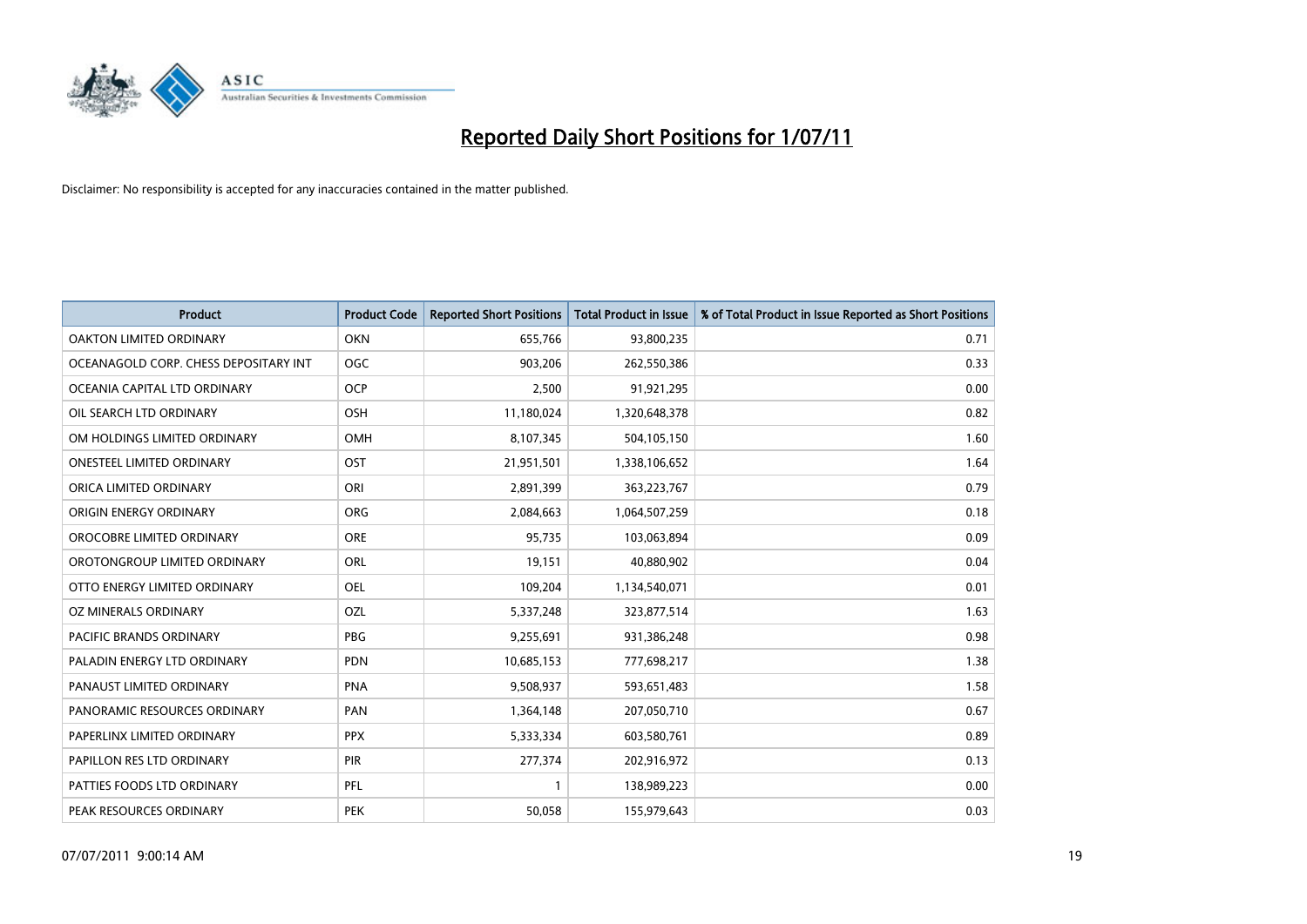

| <b>Product</b>                | <b>Product Code</b> | <b>Reported Short Positions</b> | Total Product in Issue | % of Total Product in Issue Reported as Short Positions |
|-------------------------------|---------------------|---------------------------------|------------------------|---------------------------------------------------------|
| PEET LIMITED ORDINARY         | <b>PPC</b>          | 105,009                         | 318,038,544            | 0.03                                                    |
| PENINSULA ENERGY LTD ORDINARY | <b>PEN</b>          | 5.000                           | 2,093,420,252          | 0.00                                                    |
| PERILYA LIMITED ORDINARY      | PEM                 | 555,342                         | 526,075,563            | 0.11                                                    |
| PERPETUAL LIMITED ORDINARY    | PPT                 | 2,289,160                       | 44,669,352             | 5.11                                                    |
| PERSEUS MINING LTD ORDINARY   | PRU                 | 5,090,013                       | 425,017,088            | 1.20                                                    |
| PETSEC ENERGY ORDINARY        | <b>PSA</b>          | 223,332                         | 231,283,622            | 0.10                                                    |
| PHARMAXIS LTD ORDINARY        | <b>PXS</b>          | 1,906,503                       | 228,290,309            | 0.83                                                    |
| PHOTON GROUP LTD ORDINARY     | PGA                 | 250,510                         | 1,540,886,866          | 0.02                                                    |
| PLATINUM ASSET ORDINARY       | <b>PTM</b>          | 8,998,214                       | 561,347,878            | 1.59                                                    |
| PLATINUM AUSTRALIA ORDINARY   | <b>PLA</b>          | 5,061,982                       | 392,430,039            | 1.29                                                    |
| PLATINUM CAPITAL LTD ORDINARY | <b>PMC</b>          |                                 | 164,959,410            | 0.00                                                    |
| PLUTON RESOURCES ORDINARY     | <b>PLV</b>          | 160,416                         | 187,026,448            | 0.08                                                    |
| PMP LIMITED ORDINARY          | <b>PMP</b>          | 60.716                          | 329,879,212            | 0.01                                                    |
| PORT BOUVARD LIMITED ORDINARY | PBD                 | 6.754                           | 593,868,295            | 0.00                                                    |
| PRANA BIOTECHNOLOGY ORDINARY  | PBT                 | 805,050                         | 269,292,203            | 0.29                                                    |
| PREMIER INVESTMENTS ORDINARY  | <b>PMV</b>          | 649,522                         | 155,062,831            | 0.41                                                    |
| PRIMA BIOMED LTD ORDINARY     | <b>PRR</b>          | 311,500                         | 903,976,091            | 0.03                                                    |
| PRIMARY HEALTH CARE ORDINARY  | <b>PRY</b>          | 5,308,907                       | 497,419,803            | 1.07                                                    |
| PRIME MEDIA GRP LTD ORDINARY  | PRT                 | 2                               | 366,330,303            | 0.00                                                    |
| PROGEN PHARMACEUTIC ORDINARY  | <b>PGL</b>          | 151,596                         | 24,709,097             | 0.61                                                    |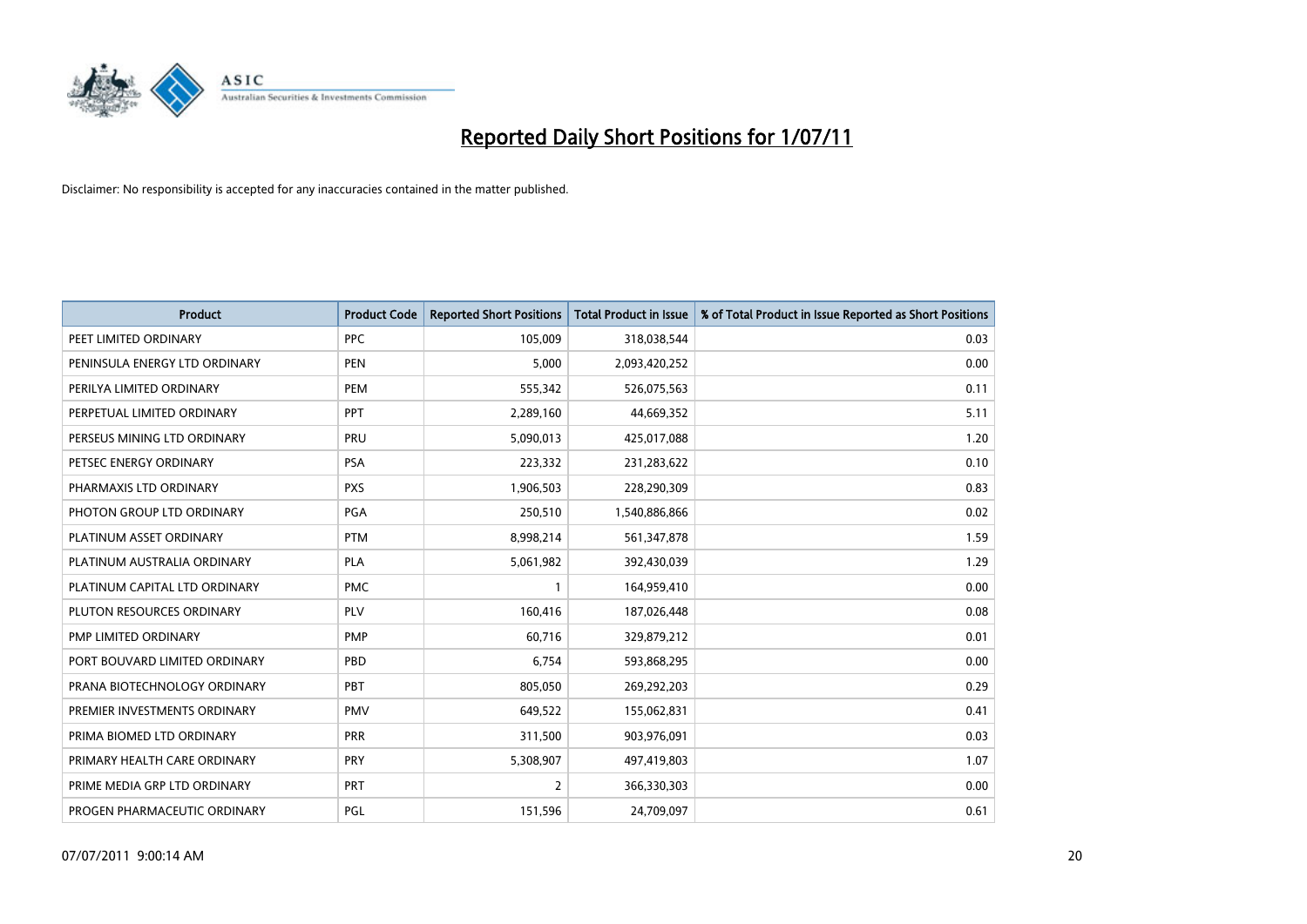

| <b>Product</b>                       | <b>Product Code</b> | <b>Reported Short Positions</b> | <b>Total Product in Issue</b> | % of Total Product in Issue Reported as Short Positions |
|--------------------------------------|---------------------|---------------------------------|-------------------------------|---------------------------------------------------------|
| PROGRAMMED ORDINARY                  | <b>PRG</b>          | 374,095                         | 118,169,908                   | 0.31                                                    |
| PSIVIDA CORP CDI 1:1                 | <b>PVA</b>          | 6,878                           | 8,891,730                     | 0.08                                                    |
| <b>QANTAS AIRWAYS ORDINARY</b>       | QAN                 | 26,250,138                      | 2,265,123,620                 | 1.16                                                    |
| OBE INSURANCE GROUP ORDINARY         | <b>OBE</b>          | 19,342,070                      | 1,092,654,587                 | 1.73                                                    |
| OR NATIONAL LIMITED ORDINARY         | <b>ORN</b>          | 20,920,213                      | 2,440,000,000                 | 0.84                                                    |
| <b>QUBE LOGISTICS ORDINARY UNITS</b> | <b>QUB</b>          | 19,685,570                      | 610,839,329                   | 3.22                                                    |
| RAMELIUS RESOURCES ORDINARY          | <b>RMS</b>          | 884,882                         | 291,767,215                   | 0.30                                                    |
| RAMSAY HEALTH CARE ORDINARY          | <b>RHC</b>          | 1,508,413                       | 202,081,252                   | 0.74                                                    |
| <b>RCR TOMLINSON ORDINARY</b>        | <b>RCR</b>          | 68,067                          | 131,985,172                   | 0.05                                                    |
| <b>REA GROUP ORDINARY</b>            | <b>REA</b>          | 34,969                          | 130,401,680                   | 0.02                                                    |
| <b>RECKON LIMITED ORDINARY</b>       | <b>RKN</b>          | 7,414                           | 133,384,060                   | 0.01                                                    |
| <b>RED FORK ENERGY ORDINARY</b>      | <b>RFE</b>          | 19,141                          | 269,769,853                   | 0.00                                                    |
| REDBANK ENERGY LTD ORDINARY          | AEJ                 | 13                              | 786,287                       | 0.00                                                    |
| <b>REDFLEX HOLDINGS ORDINARY</b>     | <b>RDF</b>          | 5,094                           | 110,345,599                   | 0.00                                                    |
| <b>REED RESOURCES LTD ORDINARY</b>   | <b>RDR</b>          | 473,379                         | 262,237,201                   | 0.18                                                    |
| REGIS RESOURCES ORDINARY             | <b>RRL</b>          | 2,174,926                       | 431,777,248                   | 0.50                                                    |
| RESMED INC CDI 10:1                  | <b>RMD</b>          | 12,140,049                      | 1,545,678,330                 | 0.76                                                    |
| RESOLUTE MINING ORDINARY             | <b>RSG</b>          | 10,062,547                      | 467,618,520                   | 2.14                                                    |
| RESOURCE AND INVEST. ORDINARY        | <b>RNI</b>          | 9,369                           | 124,784,308                   | 0.01                                                    |
| <b>RESOURCE GENERATION ORDINARY</b>  | <b>RES</b>          | 314,311                         | 262,895,652                   | 0.12                                                    |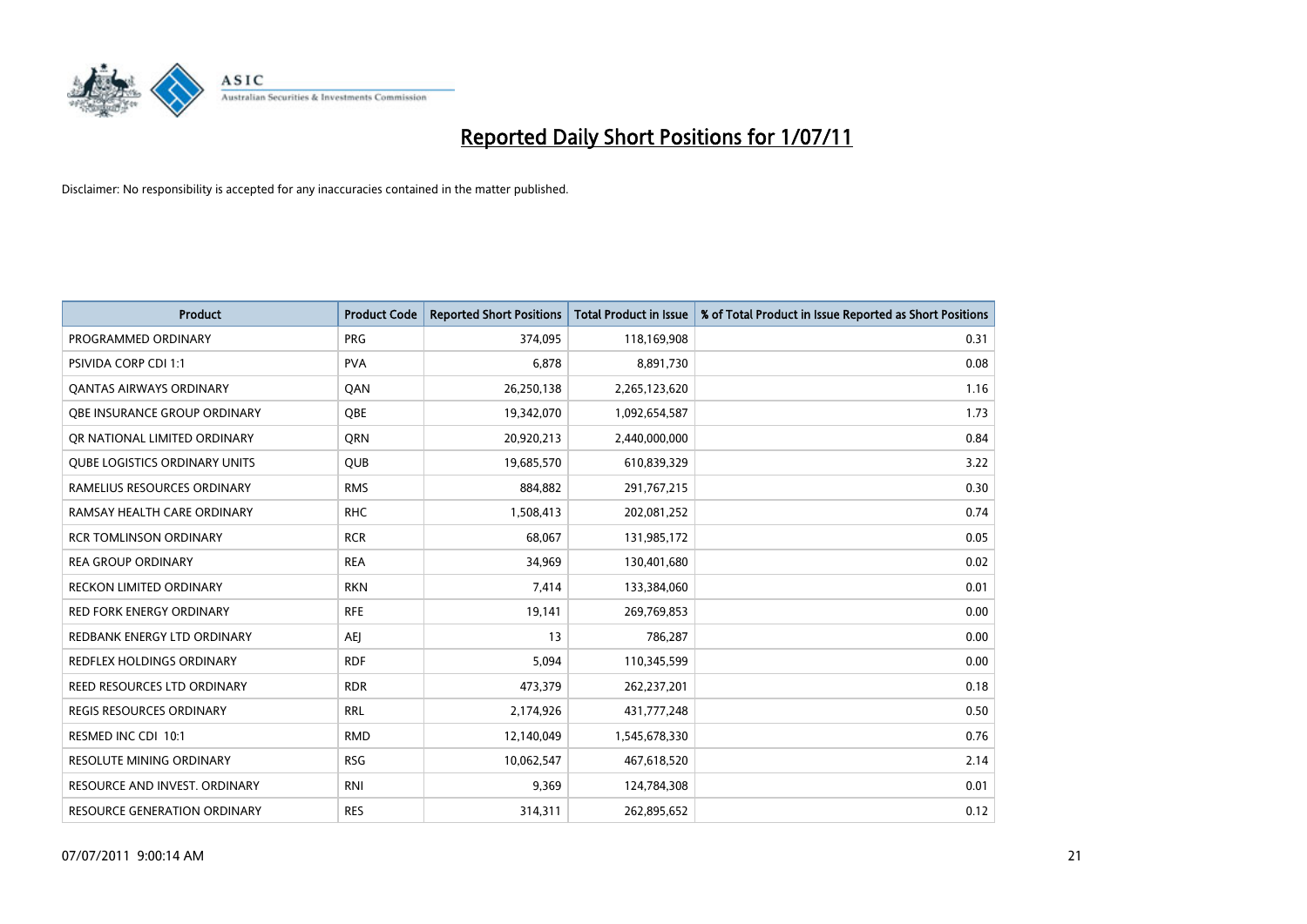

| <b>Product</b>                     | <b>Product Code</b> | <b>Reported Short Positions</b> | <b>Total Product in Issue</b> | % of Total Product in Issue Reported as Short Positions |
|------------------------------------|---------------------|---------------------------------|-------------------------------|---------------------------------------------------------|
| REVERSE CORP LIMITED ORDINARY      | <b>REF</b>          | 25,141                          | 92,382,175                    | 0.03                                                    |
| REX MINERALS LIMITED ORDINARY      | <b>RXM</b>          | 898,207                         | 153,635,519                   | 0.58                                                    |
| RHG LIMITED ORDINARY               | <b>RHG</b>          | 414,643                         | 318,745,978                   | 0.12                                                    |
| <b>RIALTO ENERGY ORDINARY</b>      | <b>RIA</b>          | 438,113                         | 360,006,264                   | 0.12                                                    |
| <b>RIDLEY CORPORATION ORDINARY</b> | <b>RIC</b>          | 827,716                         | 307,817,071                   | 0.27                                                    |
| RIO TINTO LIMITED ORDINARY         | <b>RIO</b>          | 16,471,675                      | 435,758,720                   | 3.78                                                    |
| RIVERCITY MOTORWAY STAPLED         | <b>RCY</b>          | 132,000                         | 957,010,115                   | 0.01                                                    |
| RIVERSDALE MINING ORDINARY         | <b>RIV</b>          | 10,200                          | 244,431,186                   | 0.00                                                    |
| <b>ROBUST RESOURCES ORDINARY</b>   | <b>ROL</b>          | 1,158,816                       | 84,944,097                    | 1.37                                                    |
| ROC OIL COMPANY ORDINARY           | <b>ROC</b>          | 1,428,534                       | 713,254,560                   | 0.20                                                    |
| ROYAL WOLF HOLDINGS ORDINARY       | <b>RWH</b>          | 60,000                          | 100,387,052                   | 0.06                                                    |
| SAI GLOBAL LIMITED ORDINARY        | SAI                 | 174,318                         | 199,552,155                   | 0.09                                                    |
| SALMAT LIMITED ORDINARY            | <b>SLM</b>          | 393,042                         | 159,780,299                   | 0.24                                                    |
| SAMSON OIL & GAS LTD ORDINARY      | SSN                 | 2,164,020                       | 1,731,976,929                 | 0.12                                                    |
| SANDFIRE RESOURCES ORDINARY        | <b>SFR</b>          | 1,716,956                       | 149,384,969                   | 1.13                                                    |
| SANTOS LTD ORDINARY                | <b>STO</b>          | 4,940,296                       | 877,955,815                   | 0.53                                                    |
| SARACEN MINERAL ORDINARY           | SAR                 | 271,396                         | 492,251,415                   | 0.05                                                    |
| SEDGMAN LIMITED ORDINARY           | <b>SDM</b>          | 404,530                         | 209,752,689                   | 0.18                                                    |
| SEEK LIMITED ORDINARY              | <b>SEK</b>          | 11,468,303                      | 336,584,488                   | 3.41                                                    |
| SELECT HARVESTS ORDINARY           | SHV                 | 225,150                         | 56,226,960                    | 0.40                                                    |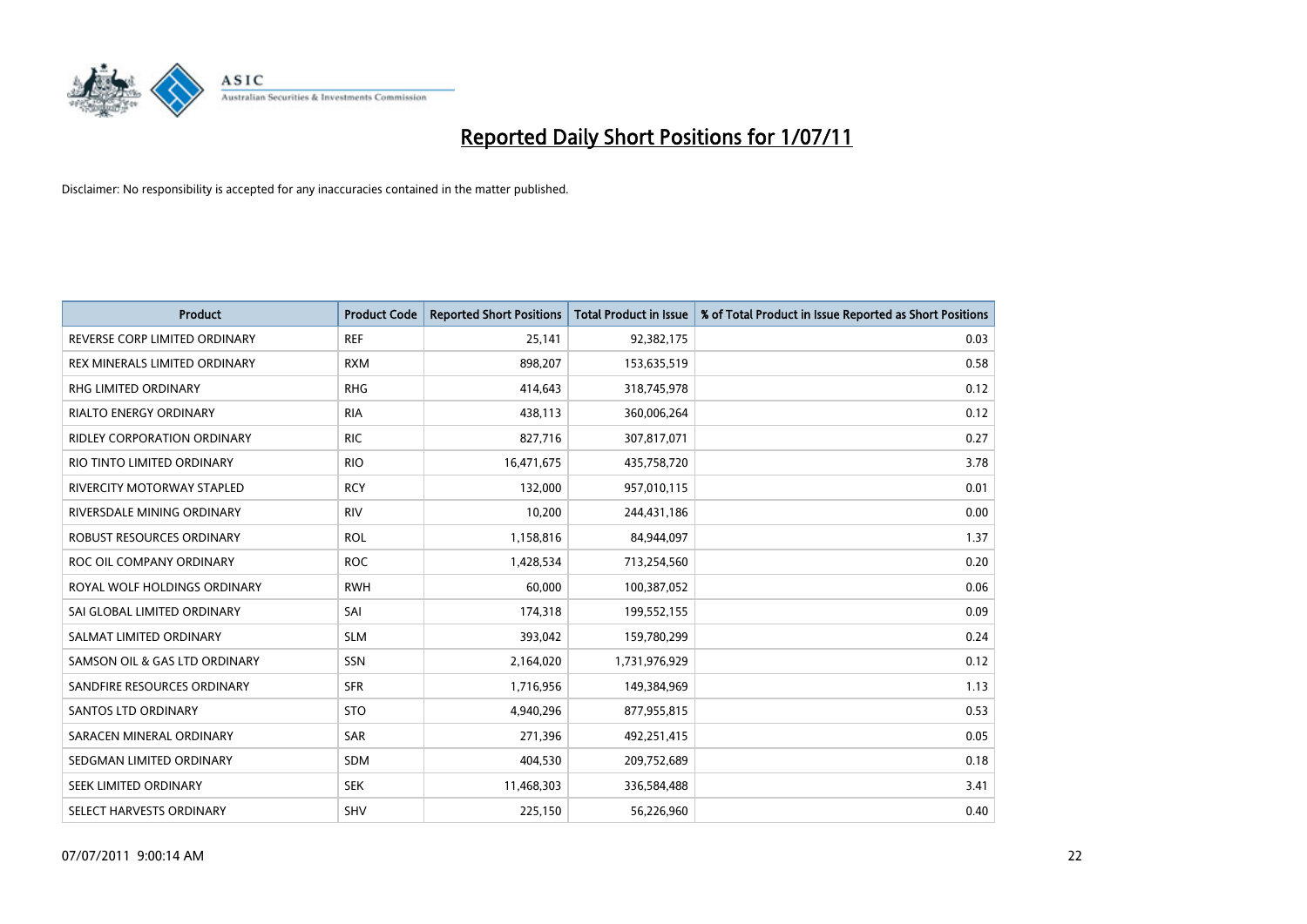

| <b>Product</b>                           | <b>Product Code</b> | <b>Reported Short Positions</b> | <b>Total Product in Issue</b> | % of Total Product in Issue Reported as Short Positions |
|------------------------------------------|---------------------|---------------------------------|-------------------------------|---------------------------------------------------------|
| SENETAS CORPORATION ORDINARY             | <b>SEN</b>          | 756,999                         | 463,105,195                   | 0.16                                                    |
| SENEX ENERGY LIMITED ORDINARY            | SXY                 | 98,087                          | 756,747,445                   | 0.01                                                    |
| SERVCORP LIMITED ORDINARY                | SRV                 | 143,362                         | 98,440,807                    | 0.14                                                    |
| SERVICE STREAM ORDINARY                  | <b>SSM</b>          | 438,398                         | 283,418,867                   | 0.15                                                    |
| SEVEN GROUP HOLDINGS ORDINARY            | <b>SVW</b>          | 1,580,713                       | 306,410,281                   | 0.52                                                    |
| SEVEN WEST MEDIA LTD ORDINARY            | <b>SWM</b>          | 3,860,759                       | 610,327,899                   | 0.63                                                    |
| SIERRA MINING ORDINARY                   | <b>SRM</b>          | 773,050                         | 227,082,164                   | 0.34                                                    |
| SIGMA PHARMACEUTICAL ORDINARY            | <b>SIP</b>          | 13,943,098                      | 1,178,626,572                 | 1.17                                                    |
| SILEX SYSTEMS ORDINARY                   | <b>SLX</b>          | 307,321                         | 170,133,997                   | 0.17                                                    |
| SILVER LAKE RESOURCE ORDINARY            | <b>SLR</b>          | 112,223                         | 178,882,838                   | 0.05                                                    |
| SIMS METAL MGMT LTD ORDINARY             | SGM                 | 3,854,214                       | 205,393,914                   | 1.85                                                    |
| SINGAPORE TELECOMM. CHESS DEPOSITARY INT | SGT                 | 4,713,839                       | 212,756,917                   | 2.20                                                    |
| SIRIUS RESOURCES NL ORDINARY             | <b>SIR</b>          | 82,500                          | 137,134,586                   | 0.06                                                    |
| SKILLED GROUP LTD ORDINARY               | <b>SKE</b>          | 52,833                          | 233,089,776                   | 0.02                                                    |
| SKY CITY ENTERTAIN, ORDINARY             | <b>SKC</b>          | 13,990                          | 576,958,340                   | 0.00                                                    |
| SKY NETWORK ORDINARY                     | <b>SKT</b>          | 18,324                          | 389,139,785                   | 0.00                                                    |
| SMS MANAGEMENT. ORDINARY                 | <b>SMX</b>          | 266,764                         | 67,765,118                    | 0.40                                                    |
| SONIC HEALTHCARE ORDINARY                | <b>SHL</b>          | 3,351,551                       | 388,429,875                   | 0.86                                                    |
| SOUL PATTINSON (W.H) ORDINARY            | SOL                 | 28,591                          | 238,640,580                   | 0.01                                                    |
| SP AUSNET STAPLED SECURITIES             | <b>SPN</b>          | 4,617,114                       | 2,850,932,204                 | 0.15                                                    |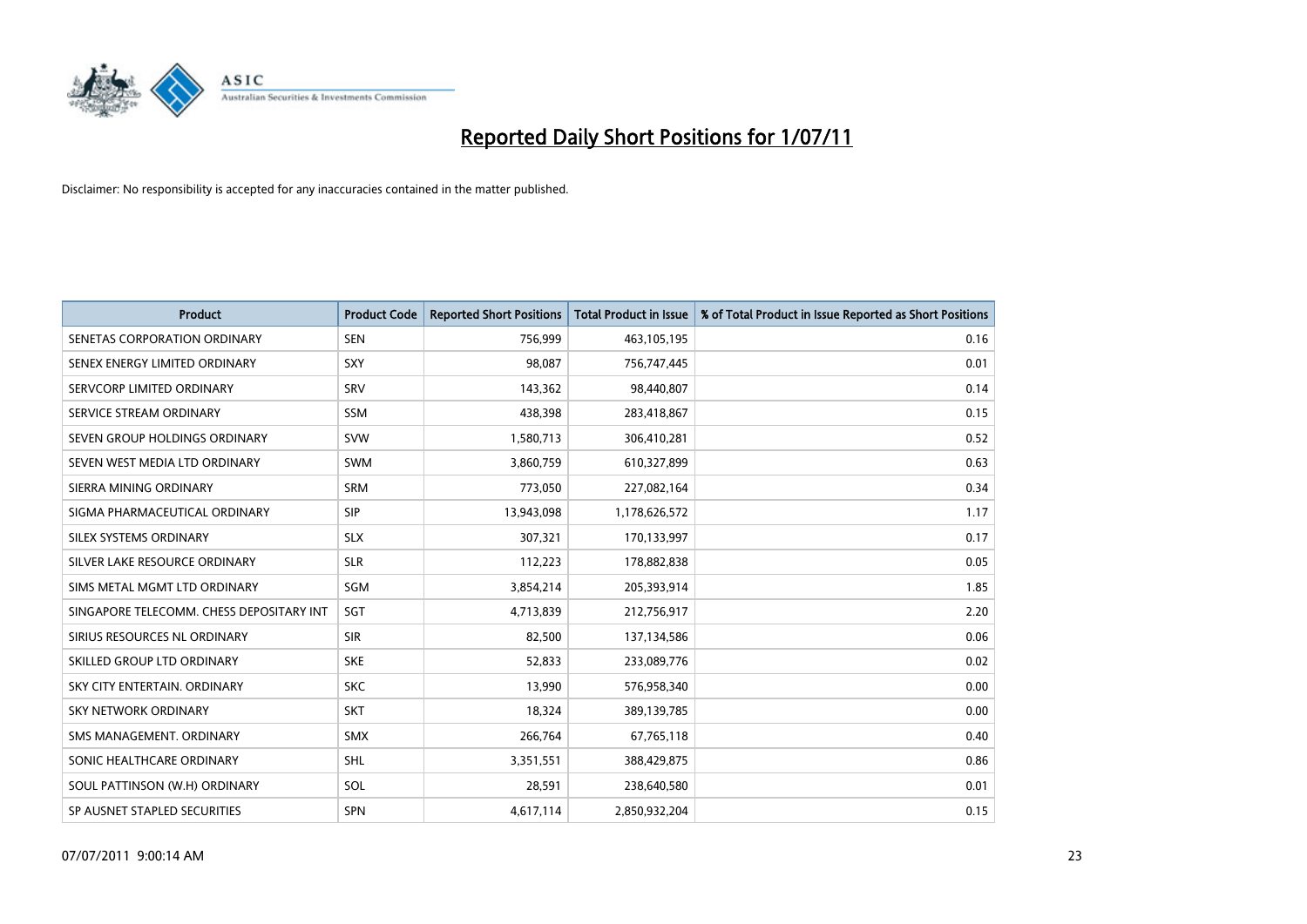

| <b>Product</b>                           | <b>Product Code</b> | <b>Reported Short Positions</b> | <b>Total Product in Issue</b> | % of Total Product in Issue Reported as Short Positions |
|------------------------------------------|---------------------|---------------------------------|-------------------------------|---------------------------------------------------------|
| SPARK INFRASTRUCTURE STAPLED NOTE & UNIT | SKI                 | 6,948,580                       | 1,326,734,264                 | 0.51                                                    |
| SPDR 200 FUND ETF UNITS                  | <b>STW</b>          | 8                               | 51,839,159                    | 0.00                                                    |
| SPECIALTY FASHION ORDINARY               | <b>SFH</b>          | 616,552                         | 191,786,121                   | 0.33                                                    |
| SPOTLESS GROUP LTD ORDINARY              | <b>SPT</b>          | 2,092,571                       | 262,766,725                   | 0.77                                                    |
| ST BARBARA LIMITED ORDINARY              | <b>SBM</b>          | 5,521,851                       | 325,615,389                   | 1.69                                                    |
| STAGING CONNECTIONS ORDINARY             | <b>STG</b>          | 2,917,189                       | 78,317,726                    | 3.72                                                    |
| STANMORE COAL LTD ORDINARY               | <b>SMR</b>          | 79,899                          | 88,270,738                    | 0.09                                                    |
| STARPHARMA HOLDINGS ORDINARY             | SPL                 | 333,855                         | 247,743,578                   | 0.14                                                    |
| STH AMERICAN COR LTD ORDINARY            | SAY                 | 9,200                           | 245,846,493                   | 0.00                                                    |
| STH CRS ELECT ENGNR ORDINARY             | <b>SXE</b>          | 2,910                           | 160,736,826                   | 0.00                                                    |
| STHN CROSS MEDIA ORDINARY                | <b>SXL</b>          | 7,875,028                       | 705,712,186                   | 1.12                                                    |
| STOCKLAND UNITS/ORD STAPLED              | SGP                 | 8,349,581                       | 2,383,036,717                 | 0.34                                                    |
| STRAITS RES LTD. ORDINARY                | SRO                 | 7,816,948                       | 324,655,749                   | 2.39                                                    |
| STW COMMUNICATIONS ORDINARY              | SGN                 | 332,740                         | 364,310,964                   | 0.08                                                    |
| SUNCORP GROUP LTD ORDINARY               | <b>SUN</b>          | 6,455,944                       | 1,286,600,980                 | 0.46                                                    |
| SUNDANCE ENERGY ORDINARY                 | <b>SEA</b>          | 72,200                          | 276,709,585                   | 0.03                                                    |
| SUNDANCE RESOURCES ORDINARY              | SDL                 | 18,789,493                      | 2,870,927,169                 | 0.65                                                    |
| SUNLAND GROUP LTD ORDINARY               | <b>SDG</b>          | 68,379                          | 224,881,794                   | 0.03                                                    |
| SUPER RET REP LTD ORDINARY               | SUL                 | 122,014                         | 130,018,739                   | 0.09                                                    |
| SWICK MINING ORDINARY                    | <b>SWK</b>          | 127,251                         | 236,724,970                   | 0.05                                                    |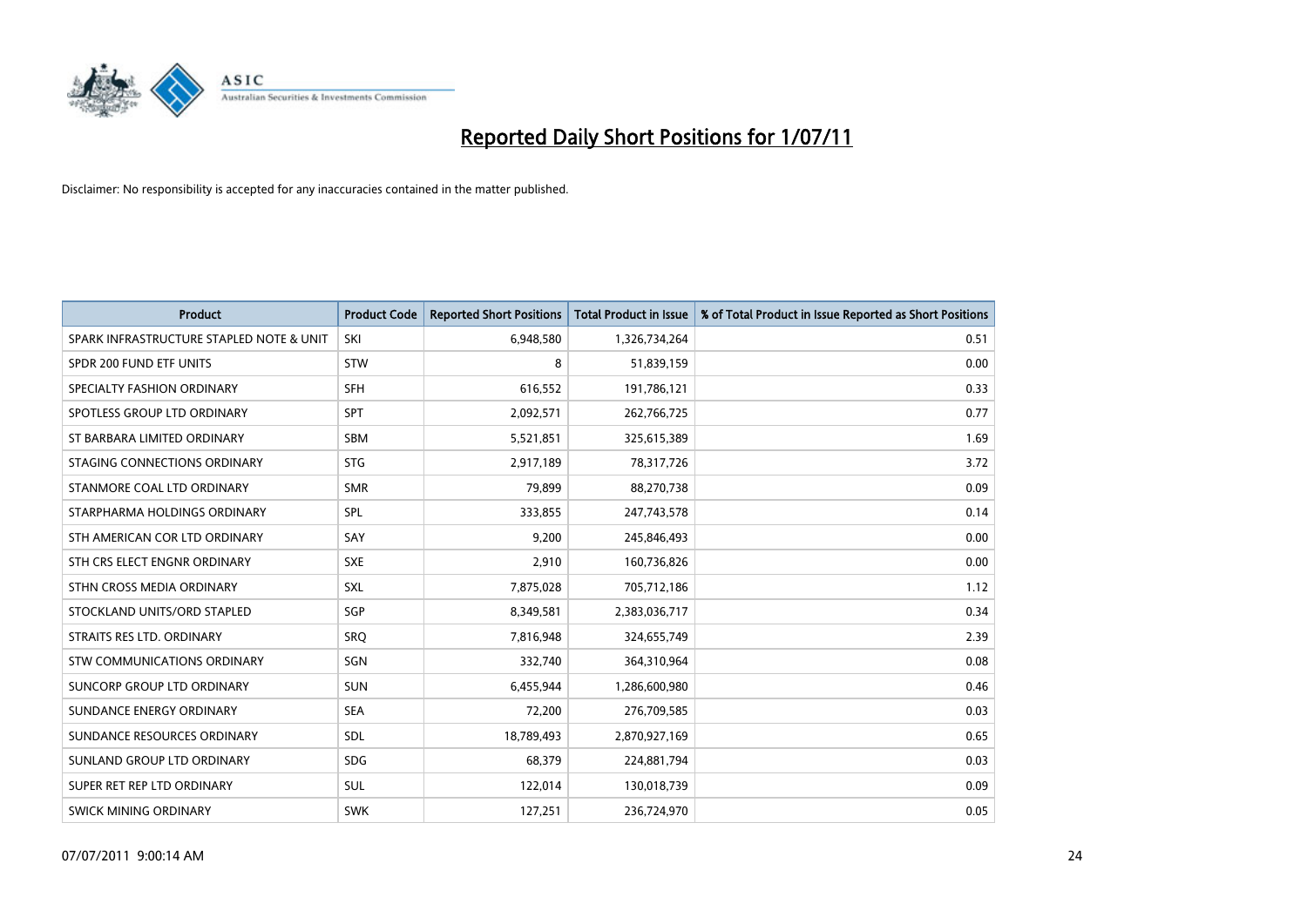

| <b>Product</b>                       | <b>Product Code</b> | <b>Reported Short Positions</b> | Total Product in Issue | % of Total Product in Issue Reported as Short Positions |
|--------------------------------------|---------------------|---------------------------------|------------------------|---------------------------------------------------------|
| SYMEX HOLDINGS ORDINARY              | SYM                 | 6,633                           | 189,166,670            | 0.00                                                    |
| TABCORP HOLDINGS LTD ORDINARY        | <b>TAH</b>          | 4,433,266                       | 688,019,737            | 0.63                                                    |
| <b>TALENT2 INTERNATION ORDINARY</b>  | <b>TWO</b>          | 139,685                         | 144,488,621            | 0.09                                                    |
| TALISMAN MINING ORDINARY             | <b>TLM</b>          | 29                              | 130,438,627            | 0.00                                                    |
| TANAMI GOLD NL ORDINARY              | <b>TAM</b>          | 24,332                          | 260,997,677            | 0.01                                                    |
| TAP OIL LIMITED ORDINARY             | <b>TAP</b>          | 734,495                         | 240,967,311            | 0.30                                                    |
| TASSAL GROUP LIMITED ORDINARY        | <b>TGR</b>          | 66,456                          | 146,304,404            | 0.03                                                    |
| TATTS GROUP LTD ORDINARY             | <b>TTS</b>          | 13,252,717                      | 1,318,683,208          | 1.01                                                    |
| <b>TECHNOLOGY ONE ORDINARY</b>       | <b>TNE</b>          | 80,037                          | 303,119,455            | 0.03                                                    |
| <b>TELECOM CORPORATION ORDINARY</b>  | <b>TEL</b>          | 25,183,488                      | 1,924,678,136          | 1.33                                                    |
| TELSTRA CORPORATION. ORDINARY        | <b>TLS</b>          | 54,405,568                      | 12,443,074,357         | 0.43                                                    |
| TEN NETWORK HOLDINGS ORDINARY        | <b>TEN</b>          | 28,438,246                      | 1,045,236,720          | 2.72                                                    |
| TERANGA GOLD CORP CDI 1:1            | <b>TGZ</b>          | 420,606                         | 152,308,821            | 0.26                                                    |
| TERRITORY RESOURCES ORDINARY         | <b>TTY</b>          | 30,000                          | 265,121,141            | 0.01                                                    |
| TFS CORPORATION LTD ORDINARY         | <b>TFC</b>          | 65,978                          | 276,453,042            | 0.02                                                    |
| THE REJECT SHOP ORDINARY             | <b>TRS</b>          | 674,910                         | 26,033,570             | 2.59                                                    |
| THOR MINING PLC CHESS DEPOSITARY 1:1 | <b>THR</b>          | 2,307                           | 222,489,120            | 0.00                                                    |
| THORN GROUP LIMITED ORDINARY         | <b>TGA</b>          | 19,457                          | 129,858,924            | 0.01                                                    |
| TIGER RESOURCES ORDINARY             | <b>TGS</b>          | 151,656                         | 669,035,549            | 0.02                                                    |
| TIMBERCORP LIMITED ORDINARY          | <b>TIM</b>          | 90,074                          | 352,071,429            | 0.02                                                    |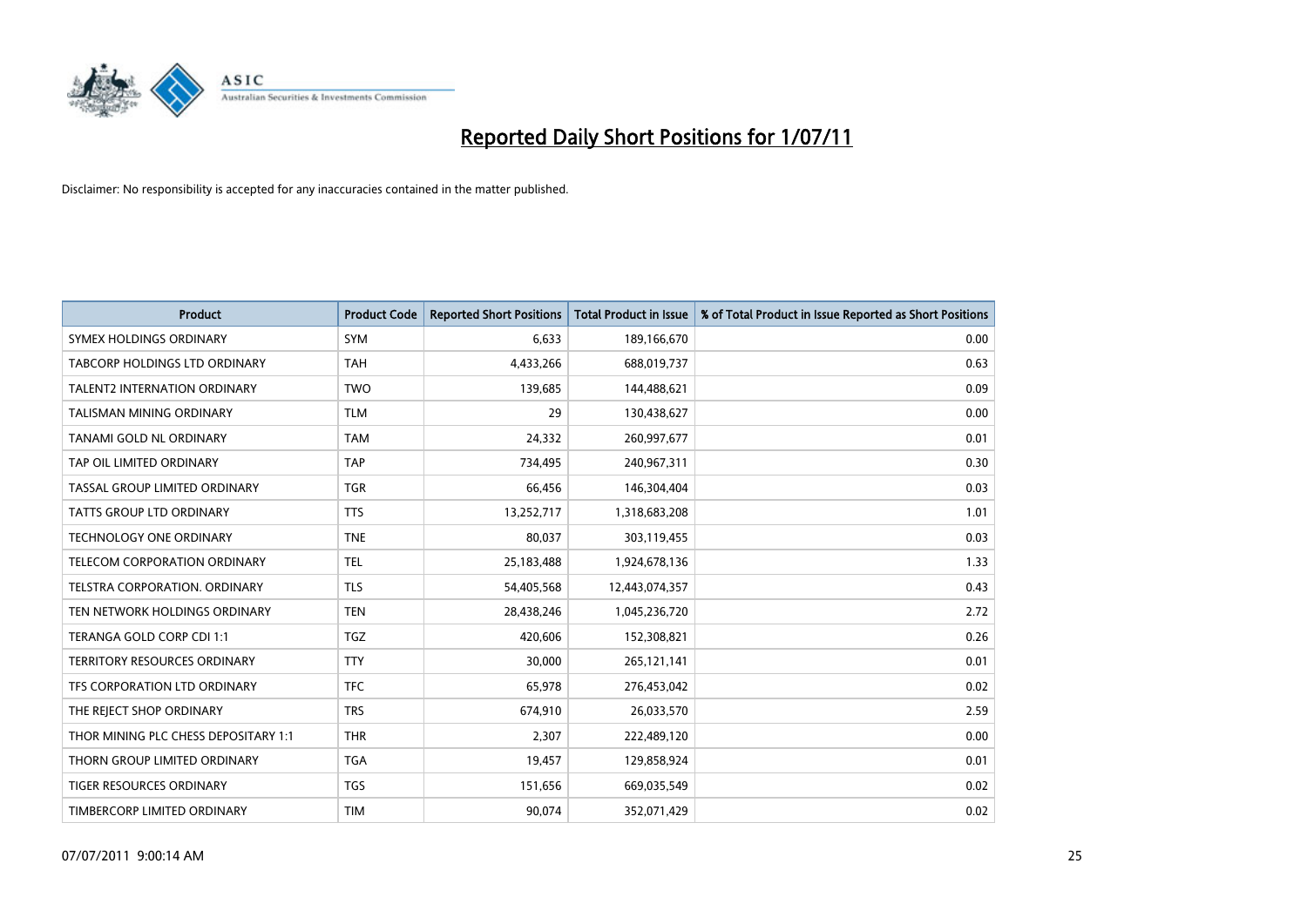

| <b>Product</b>                            | <b>Product Code</b> | <b>Reported Short Positions</b> | Total Product in Issue | % of Total Product in Issue Reported as Short Positions |
|-------------------------------------------|---------------------|---------------------------------|------------------------|---------------------------------------------------------|
| <b>TISHMAN SPEYER UNITS</b>               | <b>TSO</b>          | 126,256                         | 338,440,904            | 0.03                                                    |
| TNG LIMITED ORDINARY                      | <b>TNG</b>          | 4,321                           | 284,803,062            | 0.00                                                    |
| TOLL HOLDINGS LTD ORDINARY                | <b>TOL</b>          | 18,382,942                      | 710,128,531            | 2.56                                                    |
| TORO ENERGY LIMITED ORDINARY              | <b>TOE</b>          | 35,404                          | 964,936,676            | 0.00                                                    |
| <b>TOWER LIMITED ORDINARY</b>             | <b>TWR</b>          | 689,519                         | 263,603,448            | 0.26                                                    |
| <b>TOX FREE SOLUTIONS ORDINARY</b>        | <b>TOX</b>          | 34,264                          | 92,670,478             | 0.03                                                    |
| TPG TELECOM LIMITED ORDINARY              | <b>TPM</b>          | 3,876,170                       | 783,481,644            | 0.48                                                    |
| TRANSFIELD SERV INFR STAPLED SECURITIES   | <b>TSI</b>          | 7,313                           | 438,756,421            | 0.00                                                    |
| <b>TRANSFIELD SERVICES ORDINARY</b>       | <b>TSE</b>          | 6,228,049                       | 549,715,957            | 1.14                                                    |
| TRANSPACIFIC INDUST, ORDINARY             | <b>TPI</b>          | 11,330,888                      | 960,638,735            | 1.15                                                    |
| TRANSURBAN GROUP TRIPLE STAPLED SEC.      | <b>TCL</b>          | 1,652,402                       | 1,443,543,731          | 0.10                                                    |
| TREASURY WINE ESTATE ORDINARY             | <b>TWE</b>          | 16,041,390                      | 647,227,144            | 2.49                                                    |
| TRINITY GROUP STAPLED SECURITIES          | <b>TCO</b>          | 3,419                           | 203,405,927            | 0.00                                                    |
| TROY RESOURCES NL ORDINARY                | <b>TRY</b>          | 168,574                         | 87,985,323             | 0.18                                                    |
| UGL LIMITED ORDINARY                      | UGL                 | 5,450,509                       | 166,047,171            | 3.27                                                    |
| UNILIFE CORPORATION CDI 6:1               | <b>UNS</b>          | 715,397                         | 272,900,039            | 0.26                                                    |
| UXC LIMITED ORDINARY                      | <b>UXC</b>          | 29,551                          | 305,789,718            | 0.01                                                    |
| VALAD PROPERTY GROUP STAPLED US PROHIBIT. | <b>VPG</b>          | 3,206,052                       | 115,108,116            | 2.79                                                    |
| <b>VDM GROUP LIMITED ORDINARY</b>         | <b>VMG</b>          | 11,116                          | 193,127,749            | 0.01                                                    |
| <b>VENTURE MINERALS ORDINARY</b>          | <b>VMS</b>          | 362,710                         | 221,093,592            | 0.16                                                    |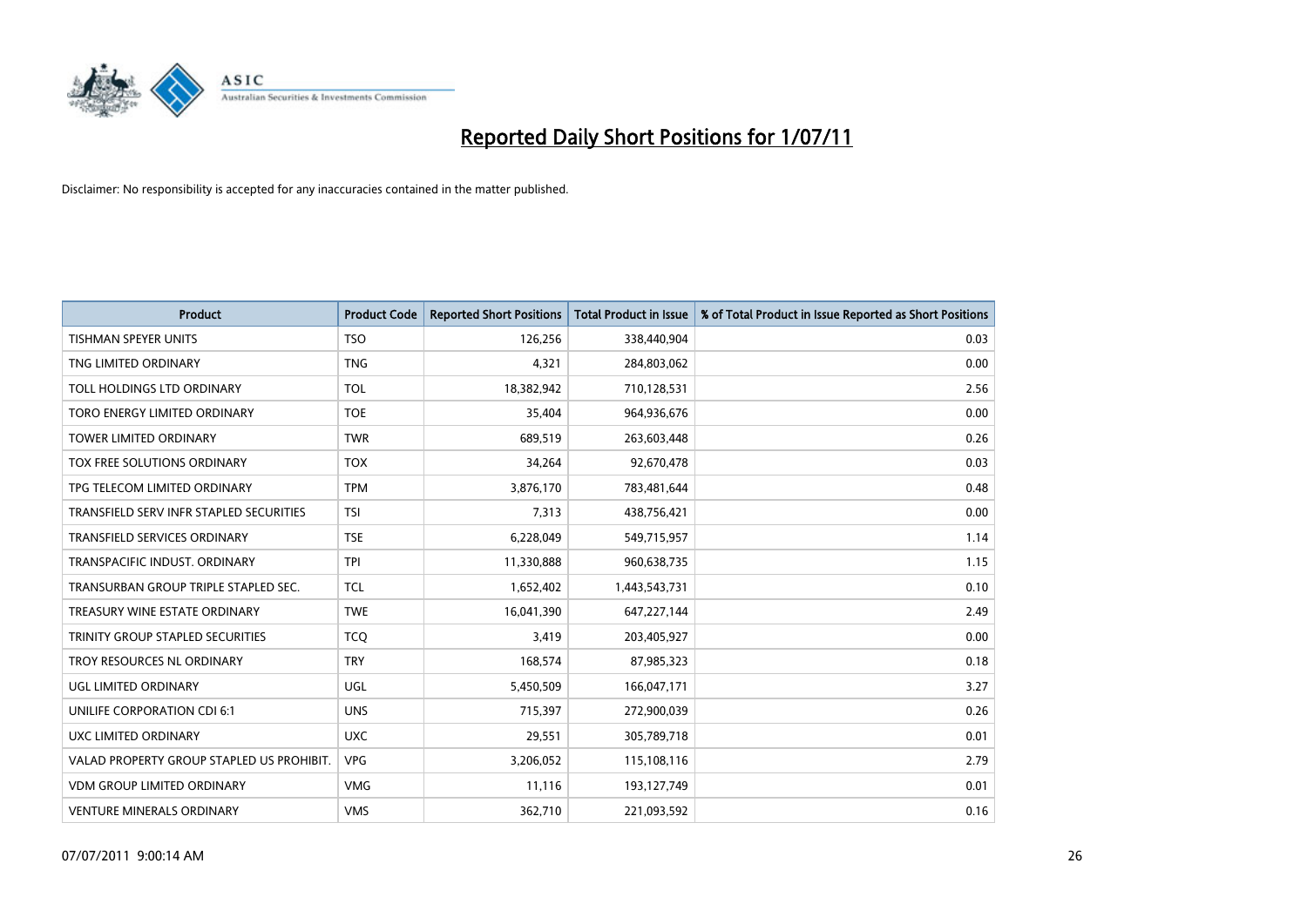

| <b>Product</b>                         | <b>Product Code</b> | <b>Reported Short Positions</b> | <b>Total Product in Issue</b> | % of Total Product in Issue Reported as Short Positions |
|----------------------------------------|---------------------|---------------------------------|-------------------------------|---------------------------------------------------------|
| <b>VILLAGE ROADSHOW LTD ORDINARY</b>   | <b>VRL</b>          | 110,100                         | 151,458,556                   | 0.07                                                    |
| <b>VIRGIN BLUE HOLDINGS ORDINARY</b>   | <b>VBA</b>          | 29,725,091                      | 2,210,197,600                 | 1.31                                                    |
| <b>VISION GROUP HLDGS ORDINARY</b>     | <b>VGH</b>          | 78,000                          | 74,197,532                    | 0.11                                                    |
| VITA GROUP LTD ORDINARY                | <b>VTG</b>          | 75,190                          | 142,499,800                   | 0.05                                                    |
| VITERRA INC CDI 1:1                    | <b>VTA</b>          | 3,828                           | 68,629,939                    | 0.01                                                    |
| WAH NAM INT HLDG LTD ORDINARY          | <b>WNI</b>          | 2,604,660                       | 5,355,416,325                 | 0.05                                                    |
| <b>WATPAC LIMITED ORDINARY</b>         | <b>WTP</b>          | 87,471                          | 183,341,382                   | 0.03                                                    |
| <b>WDS LIMITED ORDINARY</b>            | <b>WDS</b>          | 701                             | 144,055,662                   | 0.00                                                    |
| WEBJET LIMITED ORDINARY                | <b>WEB</b>          | 392,607                         | 76,227,880                    | 0.51                                                    |
| <b>WESFARMERS LIMITED ORDINARY</b>     | <b>WES</b>          | 21,956,955                      | 1,005,426,682                 | 2.17                                                    |
| WESFARMERS LIMITED PARTIALLY PROTECTED | <b>WESN</b>         | 76,316                          | 151,645,480                   | 0.04                                                    |
| <b>WESTERN AREAS NL ORDINARY</b>       | <b>WSA</b>          | 6,784,891                       | 179,735,899                   | 3.77                                                    |
| WESTERN DESERT RES. ORDINARY           | <b>WDR</b>          | 948                             | 206,935,914                   | 0.00                                                    |
| WESTFIELD GROUP ORD/UNIT STAPLED SEC   | <b>WDC</b>          | 8,493,203                       | 2,308,988,539                 | 0.35                                                    |
| WESTFIELD RETAIL TST UNIT STAPLED      | <b>WRT</b>          | 35,825,657                      | 3,054,166,195                 | 1.16                                                    |
| <b>WESTPAC BANKING CORP ORDINARY</b>   | <b>WBC</b>          | 27,303,898                      | 3,009,680,601                 | 0.89                                                    |
| WHITE ENERGY COMPANY ORDINARY          | <b>WEC</b>          | 11,922,085                      | 316,104,241                   | 3.76                                                    |
| WHITEHAVEN COAL ORDINARY               | <b>WHC</b>          | 4,312,809                       | 493,800,069                   | 0.88                                                    |
| WHK GROUP LIMITED ORDINARY             | <b>WHG</b>          | 90,697                          | 265,142,652                   | 0.03                                                    |
| WHL ENERGY LIMITED ORDINARY            | <b>WHN</b>          | 7,812,500                       | 1,212,100,886                 | 0.64                                                    |